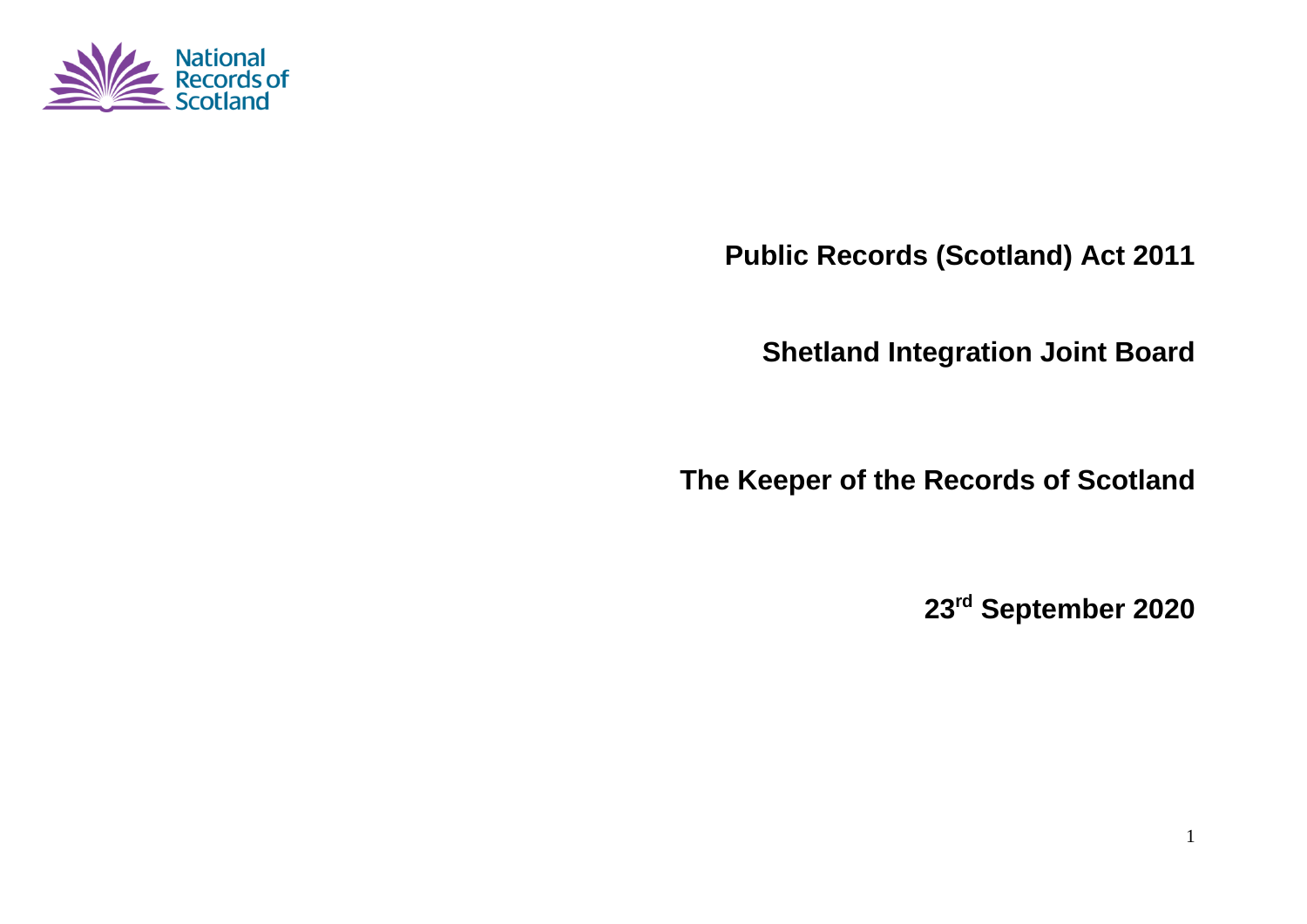### Assessment Report

#### **Contents**

| 1. Public Records (Scotland) Act 2011 |    |
|---------------------------------------|----|
| 2. Executive Summary                  | 4  |
| 3. Authority Background               | 4  |
| <b>4. Assessment Process</b>          | 5  |
| 5. Model Plan Elements: Checklist     | 6  |
| 6. Keeper's Summary                   | 25 |
| 7. Keeper's Determination             | 25 |
| 8. Keeper's Endorsement               | 26 |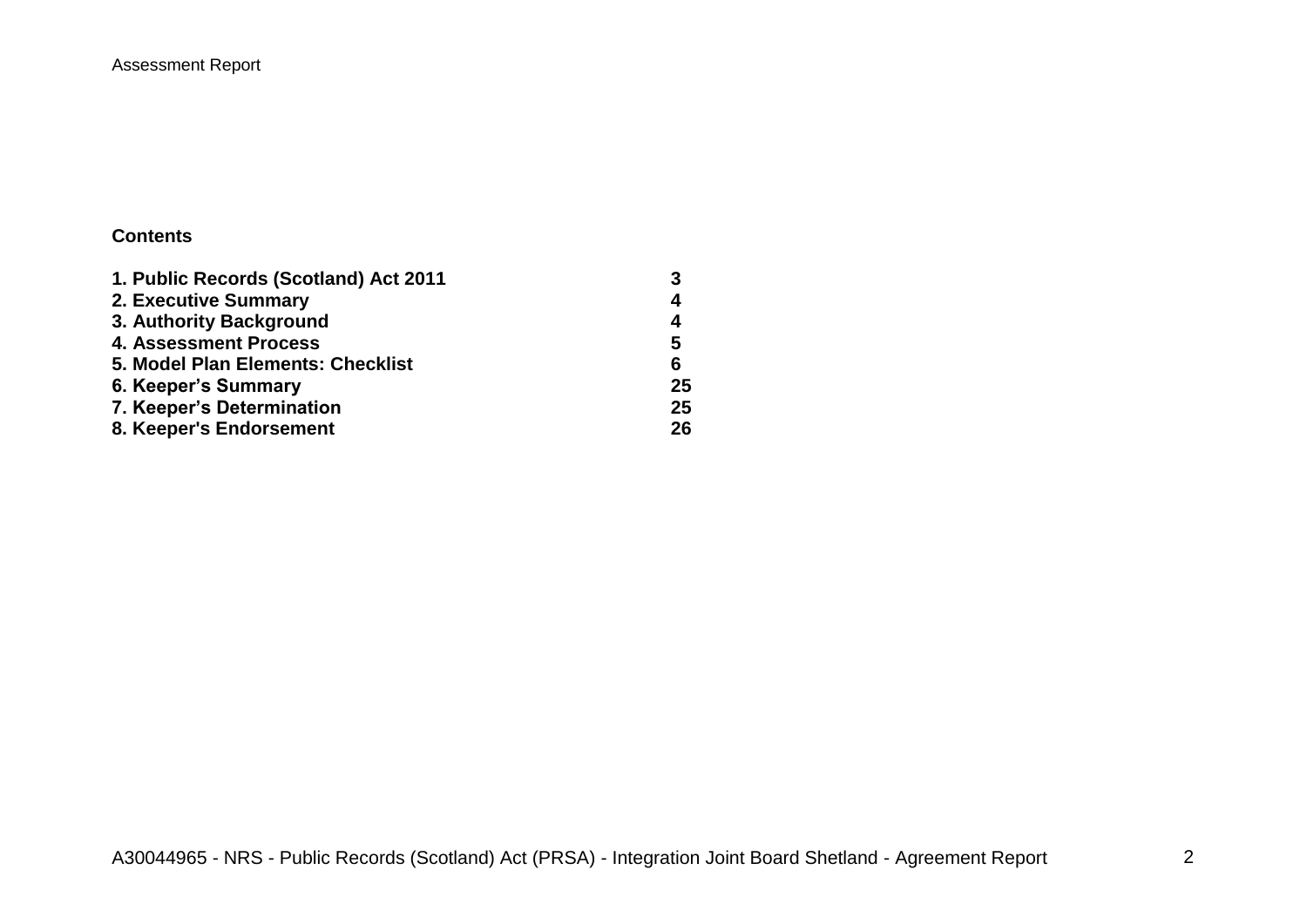# **1. Public Records (Scotland) Act 2011**

The Public Records (Scotland) Act 2011 (the Act) received Royal assent on 20 April 2011. It is the first new public records legislation in Scotland since 1937 and came fully into force on 1 January 2013. Its primary aim is to promote efficient and accountable record keeping by named Scottish public authorities.

The Act has its origins in *The Historical Abuse Systemic Review: Residential Schools and Children's Homes in Scotland 1950-1995* (The Shaw Report) published in 2007. The Shaw Report recorded how its investigations were hampered by poor record keeping and found that thousands of records had been created, but were then lost due to an inadequate legislative framework and poor records management. Crucially, it demonstrated how former residents of children's homes were denied access to information about their formative years. The Shaw Report demonstrated that management of records in all formats (paper and electronic) is not just a bureaucratic process, but central to good governance and should not be ignored. A follow-up review of public records legislation by the Keeper of the Records of Scotland (the Keeper) found further evidence of poor records management across the public sector. This resulted in the passage of the Act by the Scottish Parliament in March 2011.

The Act requires a named authority to prepare and implement a records management plan (RMP) which must set out proper arrangements for the management of its records. A plan must clearly describe the way the authority cares for the records that it creates, in any format, whilst carrying out its business activities. The RMP must be agreed with the Keeper and regularly reviewed.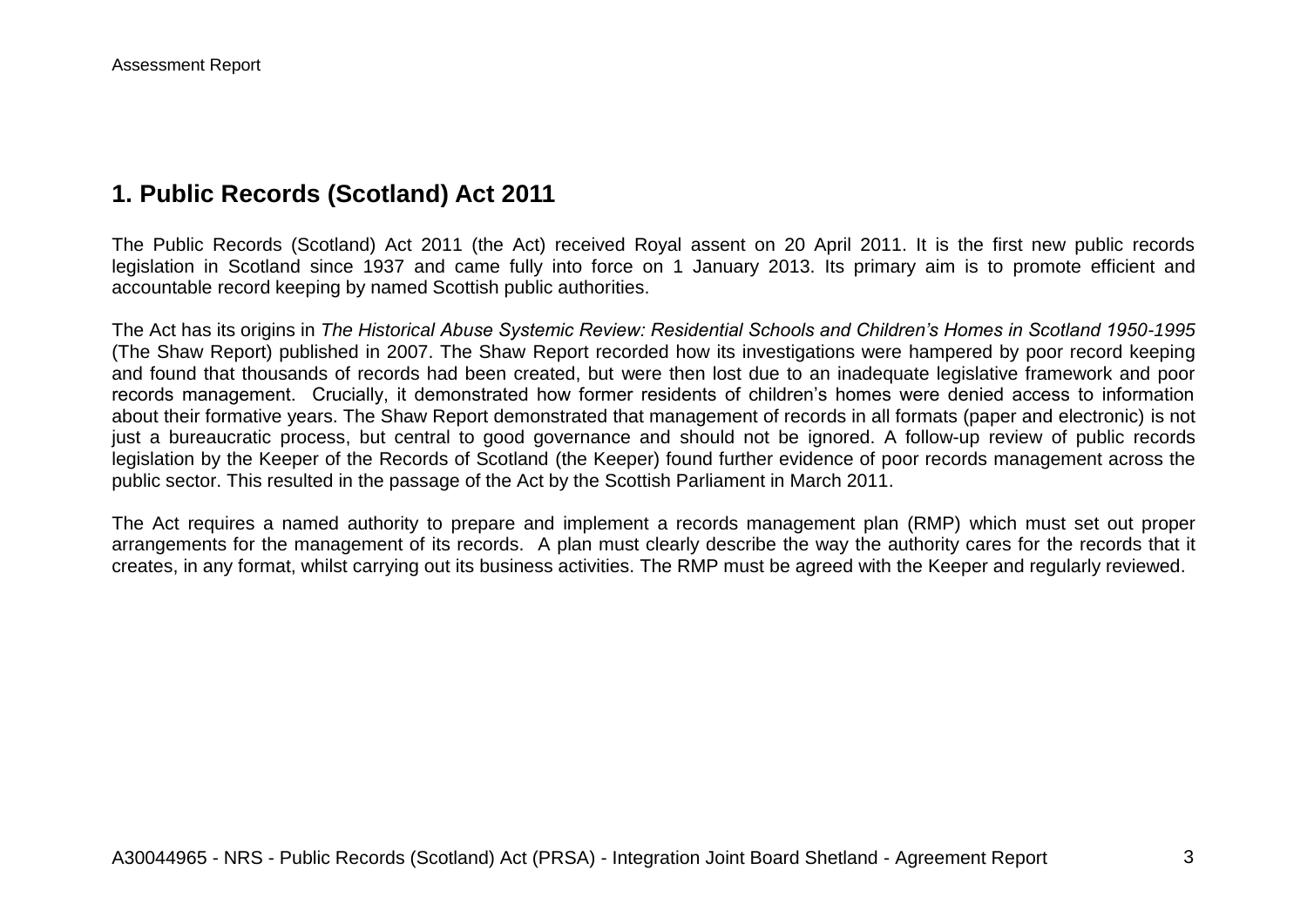# **2. Executive Summary**

This report sets out the findings of the Keeper's assessment of the RMP of Shetland Integration Joint Board by the Public Records (Scotland) Act 2011 Assessment Team following its submission to the Keeper on 31st March 2020*.*

The assessment considered whether the RMP of Shetland Integration Joint Board was developed with proper regard to the 14 elements of the Keeper's statutory Model Records Management Plan (the Model Plan) under section 8(3) of the Act, and whether in this respect it complies with it and the specific requirements of the Act.

The outcome of the assessment and the Keeper's decision on whether the RMP of Shetland Integration Joint Board complies with the Act can be found under section 7 of this report with relevant recommendations.

# **3. Authority Background**

The Integration Joint Board [the IJB] is a body corporate, established by Order under section 9 of the Public Bodies (Joint Working) (Scotland) Act 2014. The Parties to the IJB are the Shetland Islands Council [the Council], and NHS Shetland [the Health Board]. The Parties agreed the Integration Scheme for the Shetland Islands Health and Social Care Partnership, which sets out the delegation of functions by the Parties to the Integration Joint Board. This Integration Scheme came into effect on 27 June 2015, the date on which the Parliamentary Order formally established the Integration Joint Board.

The IJB is responsible for strategic planning of the functions delegated to it by the Council and the Health Board and for the preparation of the Strategic Plan. The Joint Strategic (Commissioning) Plan specifies the services to be delivered by the Parties.

The Ethical Standards in Public Life etc. (Scotland) Act 2000, "the 2000 Act", provides for Codes of Conduct for local authority Councillors and members of relevant public bodies. The Public Bodies (Joint Working) (Scotland) Act 2014 (Consequential Amendments & Savings) Order 2015 has determined that Integration Joint Boards are "devolved public bodies" for the purposes of the 2000 Act.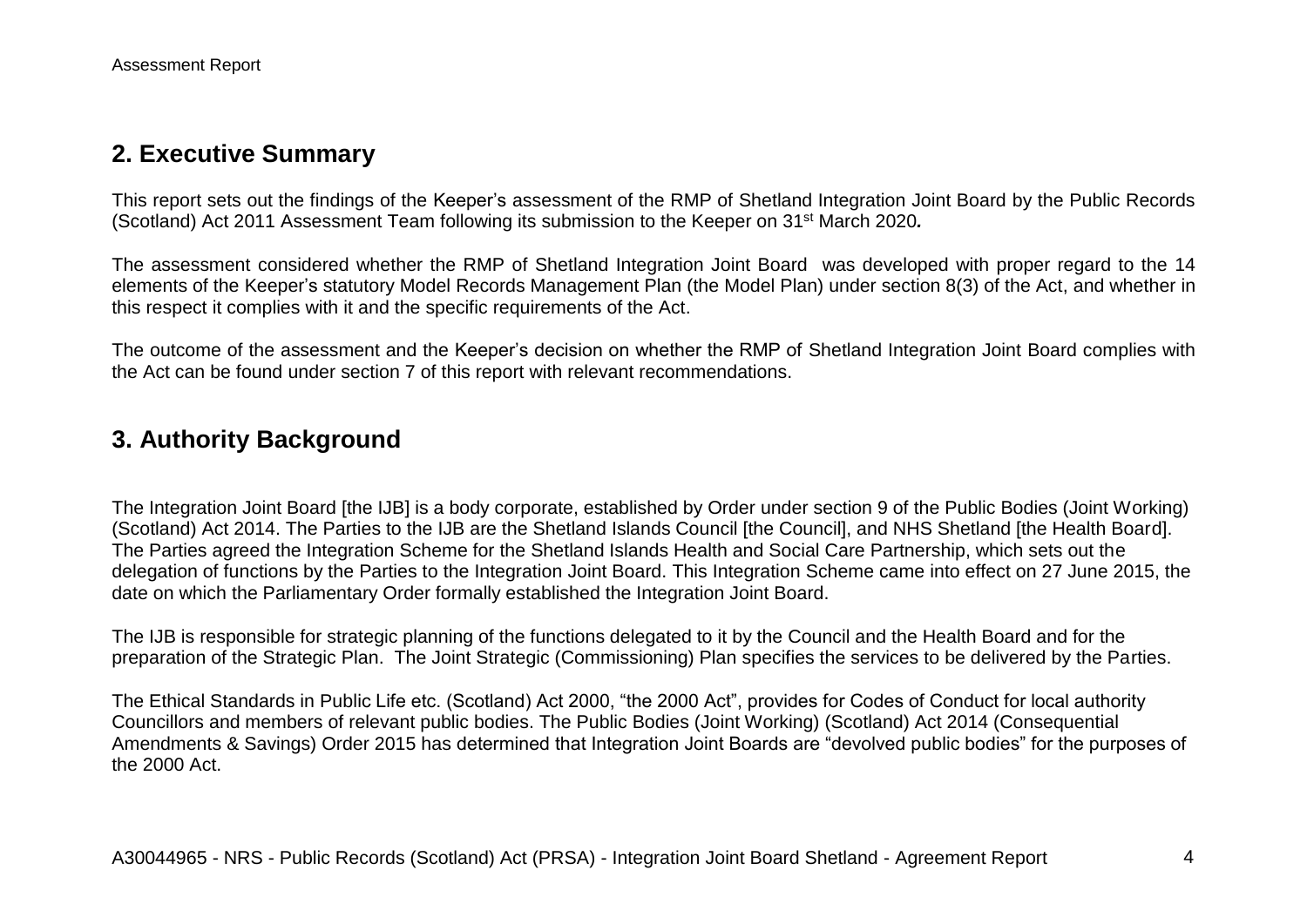For more see: [https://www.shetland.gov.uk/Health\\_Social\\_Care\\_Integration/IntegratedJointBoard.asp](https://www.shetland.gov.uk/Health_Social_Care_Integration/IntegratedJointBoard.asp)

# **4. Keeper's Assessment Process**

The RMP was assessed by the Public Records (Scotland) Act Assessment Team on behalf of the Keeper. Assessors used the checklist elements listed in section 5, to establish whether Shetland Integration Joint Board's RMP was developed with proper regard to the elements of the Model Plan and is compliant with the Act. The assessment also considered whether there was sufficient supporting evidence of such compliance.

#### **Key:**

|   | The Keeper agrees this             | The Keeper agrees this                                                                                                                                                                   | There is a serious                                                                                                          |
|---|------------------------------------|------------------------------------------------------------------------------------------------------------------------------------------------------------------------------------------|-----------------------------------------------------------------------------------------------------------------------------|
| G | element of an<br>authority's plan. | element of an authority's<br>plan as an 'improvement<br>model'. This means that<br>he is convinced of the<br>authority's commitment to<br>closing a gap in<br>provision. He will request | gap in provision<br>for this element<br>with no clear<br>explanation of how<br>this will be<br>addressed. The<br>Keeper may |
|   |                                    | that he is updated as<br>work on this element<br>progresses.                                                                                                                             | choose to return<br>the RMP on this<br>basis.                                                                               |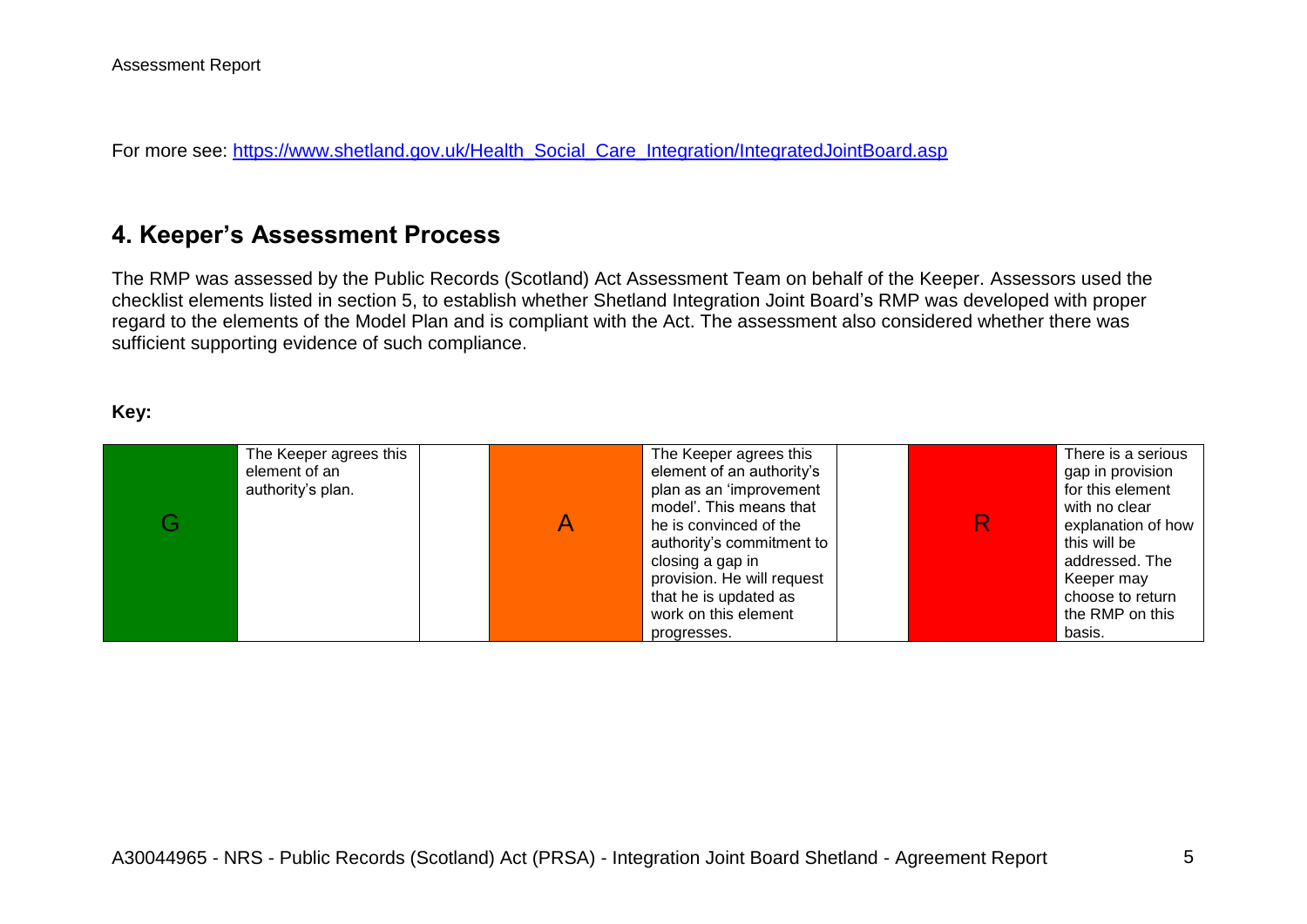# **5. Model Plan Elements: Checklist**

### **Shetland Integration Joint Board (For simplicity this authority will be referred to as 'The IJB' in the assessment below)**

**Explanation:** Shetland Integration Joint Board consider their public records will be covered by the respective RMP of NHS Shetland and Shetland Islands Council.

This is confirmed in a *Covering Letter* from the Chief Officer Shetland Integration Joint Board (see element 1): "The context of this Plan is that the IJB relies on the SIC and NHSS to ensure compliance with legislative, regulatory and best practice relating to information and records management. The RMP provides assurance as to the records management responsibilities within the IJB parent organisations..."

The Records Management Plans of Shetland Islands Council and of NHS Shetland have been agreed by the Keeper.

For details of this agreement and of subsequent updates see:

Shetland Islands Council agreement report (June 2017): [https://www.nrscotland.gov.uk/files//record-keeping/public-records](https://www.nrscotland.gov.uk/files/record-keeping/public-records-act/keepers-assessment-report-shetland-islands-council-shetland-islands-area-licensing-board-and-zettrans.pdf)[act/keepers-assessment-report-shetland-islands-council-shetland-islands-area-licensing-board-and-zettrans.pdf](https://www.nrscotland.gov.uk/files/record-keeping/public-records-act/keepers-assessment-report-shetland-islands-council-shetland-islands-area-licensing-board-and-zettrans.pdf)

Shetland Islands Council's latest progress review (February 2019): [https://www.nrscotland.gov.uk/files//record-keeping/public](https://www.nrscotland.gov.uk/files/record-keeping/public-records-act/nrs-progress-update-review-final-report-shetlands-islands-council-licensing-board-and-zettrans.pdf)[records-act/nrs-progress-update-review-final-report-shetlands-islands-council-licensing-board-and-zettrans.pdf](https://www.nrscotland.gov.uk/files/record-keeping/public-records-act/nrs-progress-update-review-final-report-shetlands-islands-council-licensing-board-and-zettrans.pdf)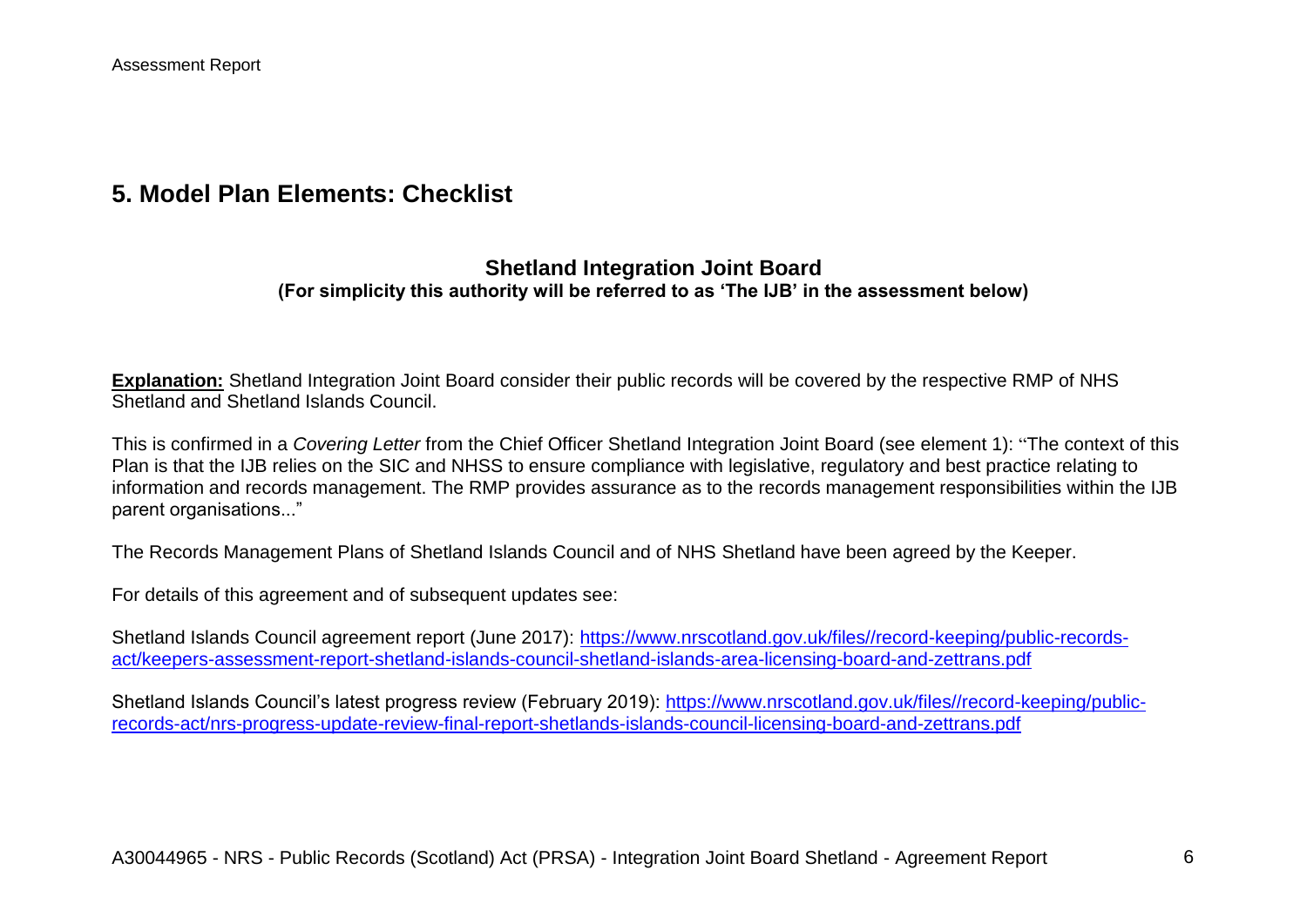NHS Shetland agreement report (March 2018): [https://www.nrscotland.gov.uk/files//record-keeping/public-records-act/keepers](https://www.nrscotland.gov.uk/files/record-keeping/public-records-act/keepers-assessment-report-nhs-shetland.pdf)[assessment-report-nhs-shetland.pdf](https://www.nrscotland.gov.uk/files/record-keeping/public-records-act/keepers-assessment-report-nhs-shetland.pdf)

NHS Shetland latest progress review (October 2019):

[https://www.nrscotland.gov.uk/files//record-keeping/public-records-act/nrs-progress-update-review-final-report-for-nhs-shetland](https://www.nrscotland.gov.uk/files/record-keeping/public-records-act/nrs-progress-update-review-final-report-for-nhs-shetland-october-2019.pdf)[october-2019.pdf](https://www.nrscotland.gov.uk/files/record-keeping/public-records-act/nrs-progress-update-review-final-report-for-nhs-shetland-october-2019.pdf)

| <b>Element</b>              | <b>Present</b> | <b>Evidence</b> | <b>Notes</b>                                                                                                                                                                                                                                                                                                                                                                                                                                                                                       |
|-----------------------------|----------------|-----------------|----------------------------------------------------------------------------------------------------------------------------------------------------------------------------------------------------------------------------------------------------------------------------------------------------------------------------------------------------------------------------------------------------------------------------------------------------------------------------------------------------|
| 1. Senior<br><b>Officer</b> | G              | G               | The Public Records (Scotland) Act 2011 (the Act) requires that an individual senior<br>staff member is identified as holding corporate responsibility for records<br>management in a public authority.                                                                                                                                                                                                                                                                                             |
|                             |                |                 | Shetland Integration Joint Board (the IJB) have identified Brian Chittick, Interim<br>Chief Officer, to this role.                                                                                                                                                                                                                                                                                                                                                                                 |
|                             |                |                 | Mr Chittick is new to the role (July 2020). The identification of the acting Chief<br>Officer to this role is confirmed in a Covering Letter from the Chief Officer at time of<br>submission, Mr Bokor-Ingram, submitted with the Board's Records Management<br>Plan (the RMP). However, Mr Chittick has signed the foreword to a new version of<br>the RMP (v1.1) received by the Keeper in September 2020. This indicates he<br>accepts the responsibilities previously held by Mr Bokor-Ingram. |
|                             |                |                 | The Chief Officer is a full member of the senior management teams of both partner<br>bodies and a member of the Shetland Data Sharing Partnership.                                                                                                                                                                                                                                                                                                                                                 |
|                             |                |                 | The Keeper agrees that, as Interim Chief Officer, Mr Chittick is an appropriate<br>individual to be identified as having corporate responsibility for records                                                                                                                                                                                                                                                                                                                                      |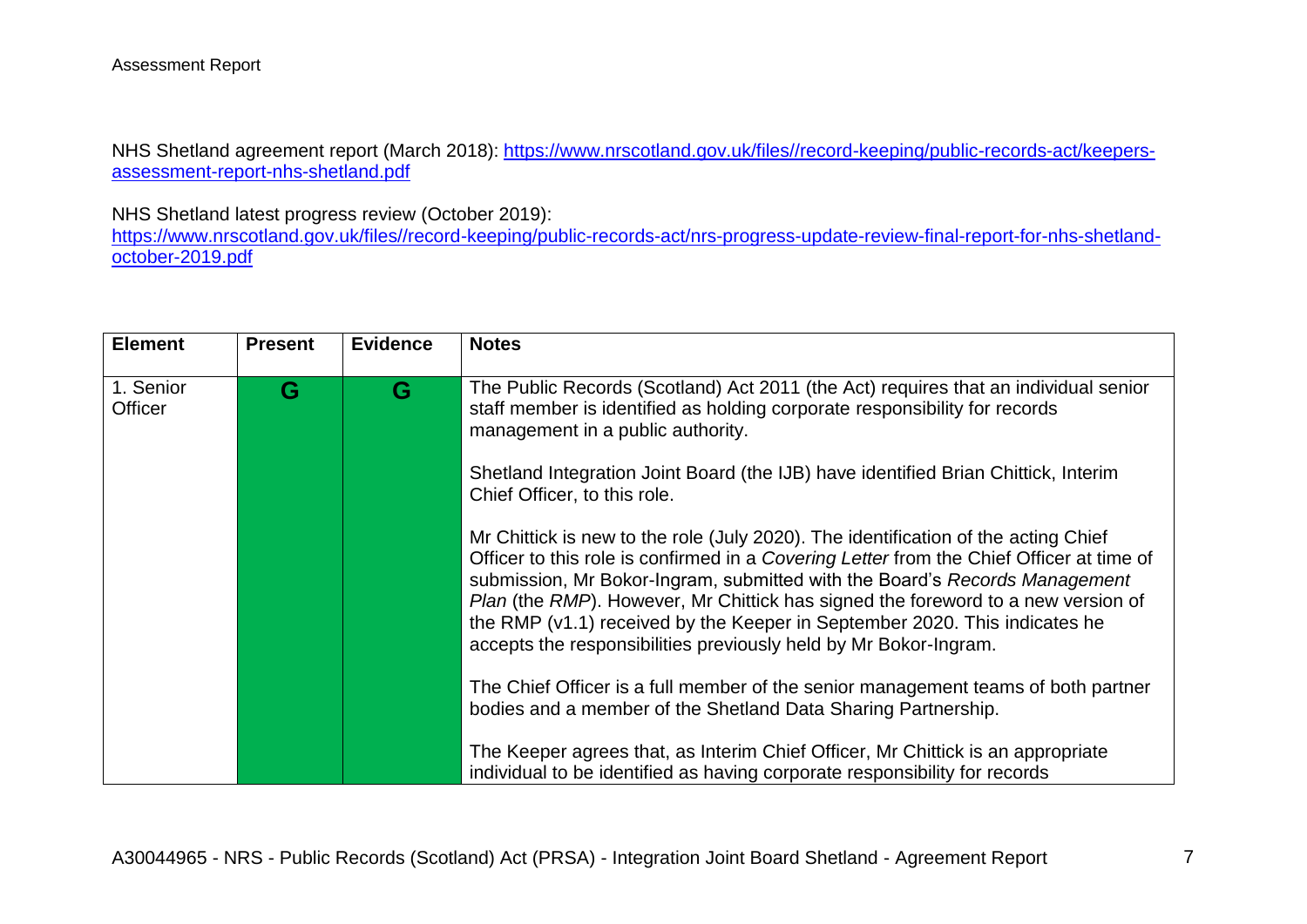|                       |   |   | management.                                                                                                                                                                                                                       |
|-----------------------|---|---|-----------------------------------------------------------------------------------------------------------------------------------------------------------------------------------------------------------------------------------|
| 2. Records<br>Manager | G | G | The Act requires that each authority identifies an individual staff member as holding<br>operational responsibility for records management and has appropriate corporate<br>responsibility, access to resources and skills.       |
|                       |   |   | The IJB has identified Anne Cogle, Team Leader Administration for Shetland<br>Islands Council and David Morgan, Information Governance Manager/DPO of NHS<br>Shetland to this role.                                               |
|                       |   |   | The Act directs an authority to identify a single individual. However, the Keeper has<br>previously agreed that, due to the partnership nature of the work, two officers can be<br>identified to this role in the case of an IJB. |
|                       |   |   | The Keeper has already agreed that Ms. Cogle and Mr Morgan are appropriate<br>individuals to be identified as having day-to-day responsibility for records<br>management in their respective organisations.                       |
|                       |   |   | As the public records of Shetland Islands Integration Joint Board are managed<br>either by Shetland Islands Council or by NHS Shetland it is entirely appropriate that<br>one officer from each is identified under this element. |
|                       |   |   | The Keeper can agree that Shetland Islands Integration Joint Board have identified<br>suitable individuals to this role as required by the Act.                                                                                   |
| 3. Policy             | G | G | The Act requires an authority to have an appropriate policy statement on records<br>management.                                                                                                                                   |
|                       |   |   | The public records of the IJB are managed in the systems of NHS Shetland and                                                                                                                                                      |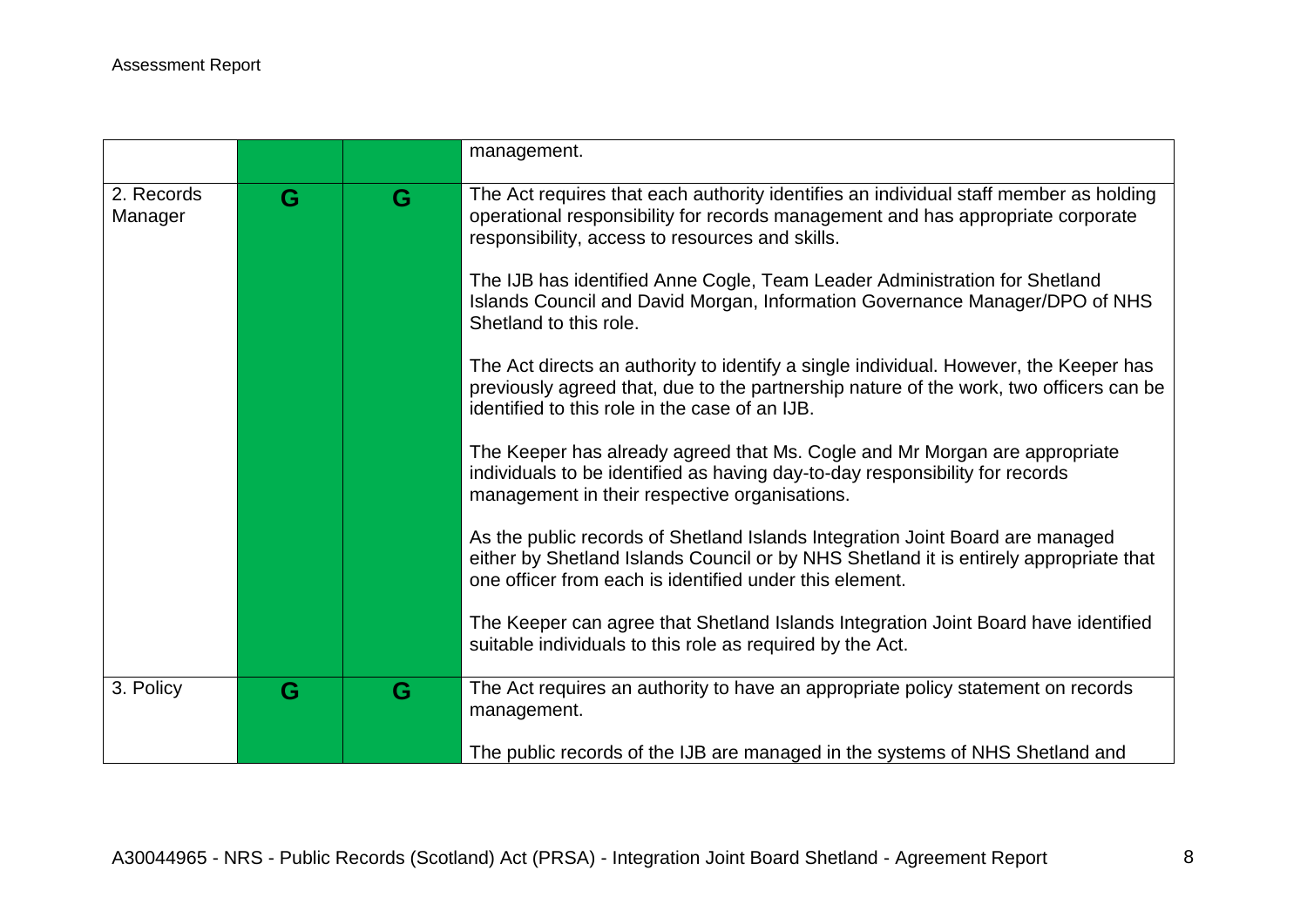|                               |   |   | Shetland Islands Council. They are therefore managed under the Records<br>Management Policies of these partner authorities. All staff creating of otherwise<br>managing IJB records are employees of either the council or the health board and<br>are subject to the policies and procedures of the relevant organisation.                                                                                                                             |
|-------------------------------|---|---|---------------------------------------------------------------------------------------------------------------------------------------------------------------------------------------------------------------------------------------------------------------------------------------------------------------------------------------------------------------------------------------------------------------------------------------------------------|
|                               |   |   | The RMP confirms this: "The IJB recognises and acknowledges that it's records are<br>held on either the Council's systems and on NHSS systems, and the IJB's Plan<br>therefore reflects in many ways the Council's Records Management Plan (SIC<br>Records Management Plan) and the NHS Shetland Records Management Plan<br>(NHSS Records Management Plan) which were both approved by the Keeper on an<br>Improvement Model basis." (RMP introduction) |
|                               |   |   | The Keeper has already agreed that the Records Management Policies of NHS<br>Shetland and Shetland Islands Council are appropriate. See under Explanation<br>above for details of these agreements.                                                                                                                                                                                                                                                     |
|                               |   |   | It should be noted that in their original agreement Shetland Islands Council had this<br>element agreed under an 'improvement model' awaiting the finalisation of a policy<br>review (June 2017). However, the Keeper acknowledges that the authority has<br>subsequently provided an updated policy (2019).                                                                                                                                            |
|                               |   |   | Therefore the Keeper can agree that Shetland Islands Integration Joint Board have<br>access to appropriate records management policy statements as required by the<br>Act.                                                                                                                                                                                                                                                                              |
| 4. Business<br>Classification | A | G | The Keeper of the Records of Scotland (the Keeper) expects that the public records<br>of an authority are known and are identified within a structure.                                                                                                                                                                                                                                                                                                  |
|                               |   |   | The RMP recognises this. In a foreword by the Chief Officer (see element 1) the IJB<br>states that the RMP will provide the IJB with a framework that ensures "that                                                                                                                                                                                                                                                                                     |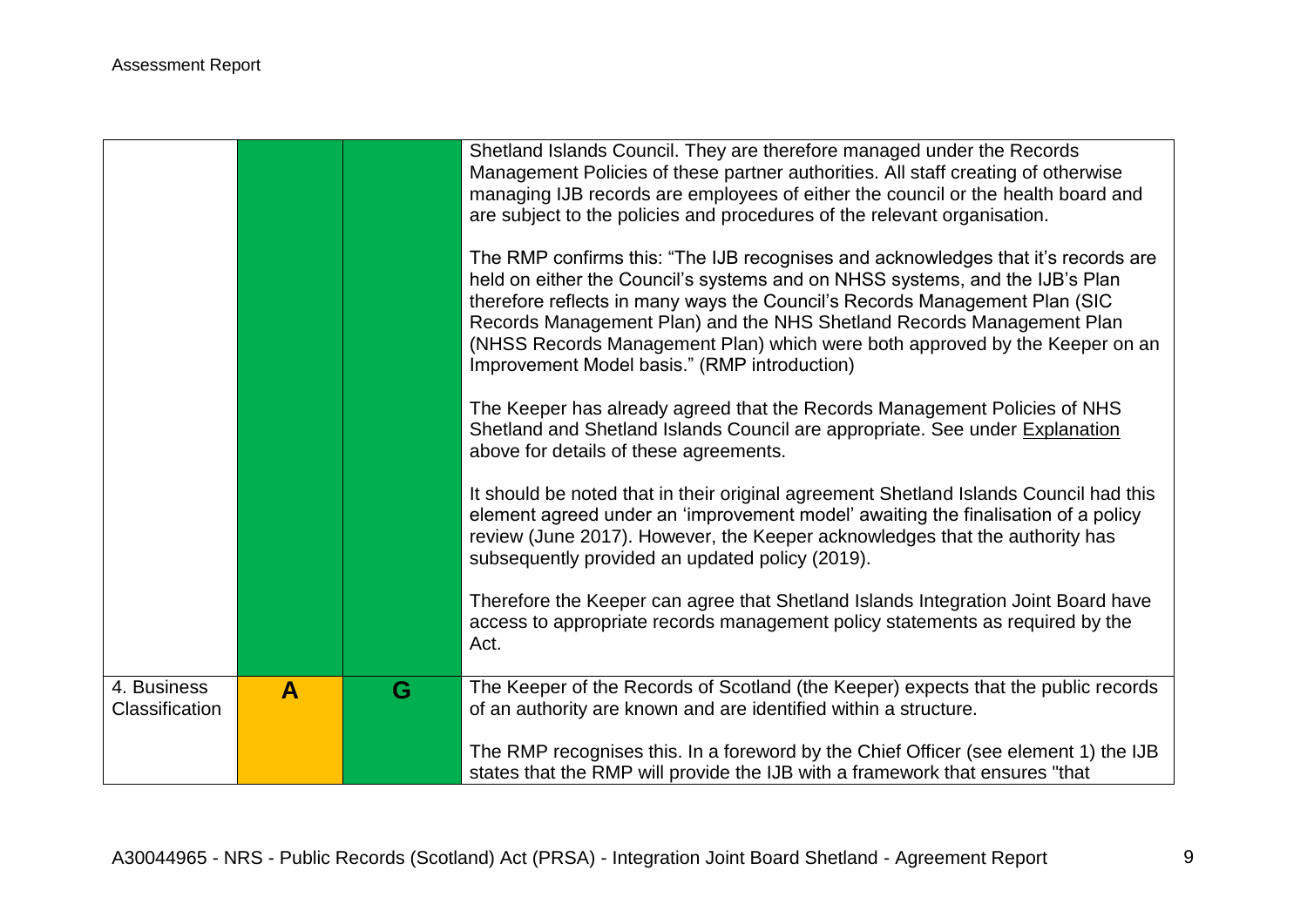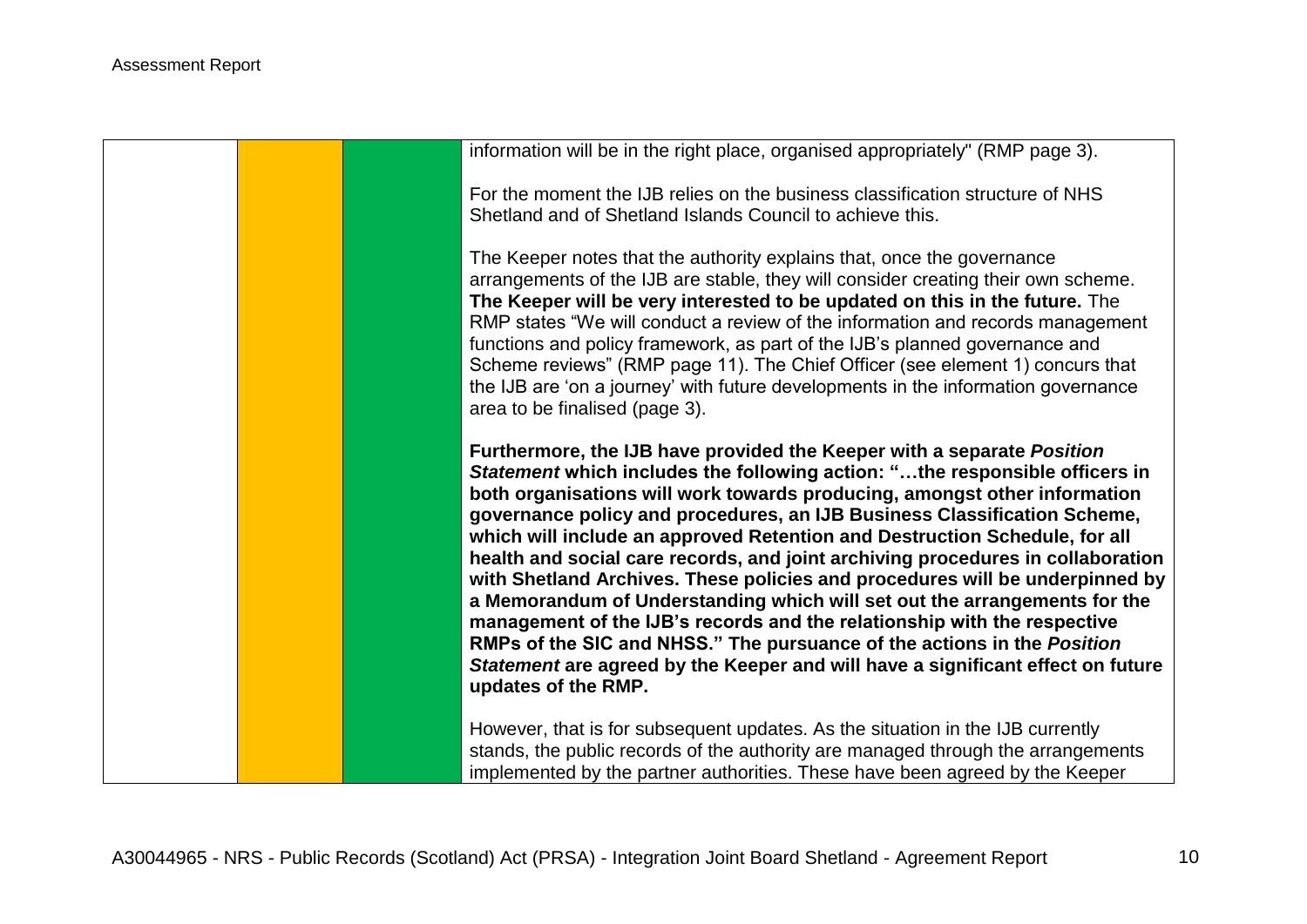|                          |              |   | (see Explanation above for details of these agreements). However, both NHS<br>Shetland and Shetland Islands Council have had element 4 agreed under<br>improvement model terms. This is noted in the IJB Plan which refers to "the SIC and<br>NHSS's planned RMP improvement actions" (RMP page 11).<br>With this in mind, the Keeper agrees this element of the Shetland Integration<br>Joint Board's Records Management Plan under the same improvement model<br>terms as the 'host' authorities. This means that the Keeper is convinced that<br>both partner authorities are working towards making this element compliant<br>and that when complete that work will allow the Keeper to fully agree this<br>element for the Council, Health Board and any other authorities who have<br>adopted the Council and Health Board arrangements. The IJB will fall into this<br>category. The IJB RMP recognises this situation. On page 6 the RMP refers to<br>the partner plans being "approved by the Keeper on an Improvement Model<br>basis". This situation applies to several other elements below. |
|--------------------------|--------------|---|----------------------------------------------------------------------------------------------------------------------------------------------------------------------------------------------------------------------------------------------------------------------------------------------------------------------------------------------------------------------------------------------------------------------------------------------------------------------------------------------------------------------------------------------------------------------------------------------------------------------------------------------------------------------------------------------------------------------------------------------------------------------------------------------------------------------------------------------------------------------------------------------------------------------------------------------------------------------------------------------------------------------------------------------------------------------------------------------------------|
| 5. Retention<br>schedule | $\mathbf{A}$ | G | The Keeper expects an authority to have allocated retention periods to its public<br>records and for those records to be retained and disposed of in accordance with the<br><b>Retention Schedule.</b>                                                                                                                                                                                                                                                                                                                                                                                                                                                                                                                                                                                                                                                                                                                                                                                                                                                                                                   |
|                          |              |   | The RMP recognises this. In a foreword by the Chief Officer (see element 1) the IJB<br>states that the RMP will provide the IJB with a framework that ensures "that we do<br>not waste valuable resources storing information which is no longer required, is<br>superseded, or is duplicated elsewhere." (RMP page 3).                                                                                                                                                                                                                                                                                                                                                                                                                                                                                                                                                                                                                                                                                                                                                                                  |
|                          |              |   | For the moment the IJB relies on the business classification structure of NHS<br>Shetland and of Shetland Islands Council to achieve this.                                                                                                                                                                                                                                                                                                                                                                                                                                                                                                                                                                                                                                                                                                                                                                                                                                                                                                                                                               |
|                          |              |   | The Keeper notes that the authority explains that, once the governance<br>arrangements of the IJB are stable, they will consider creating their own scheme.                                                                                                                                                                                                                                                                                                                                                                                                                                                                                                                                                                                                                                                                                                                                                                                                                                                                                                                                              |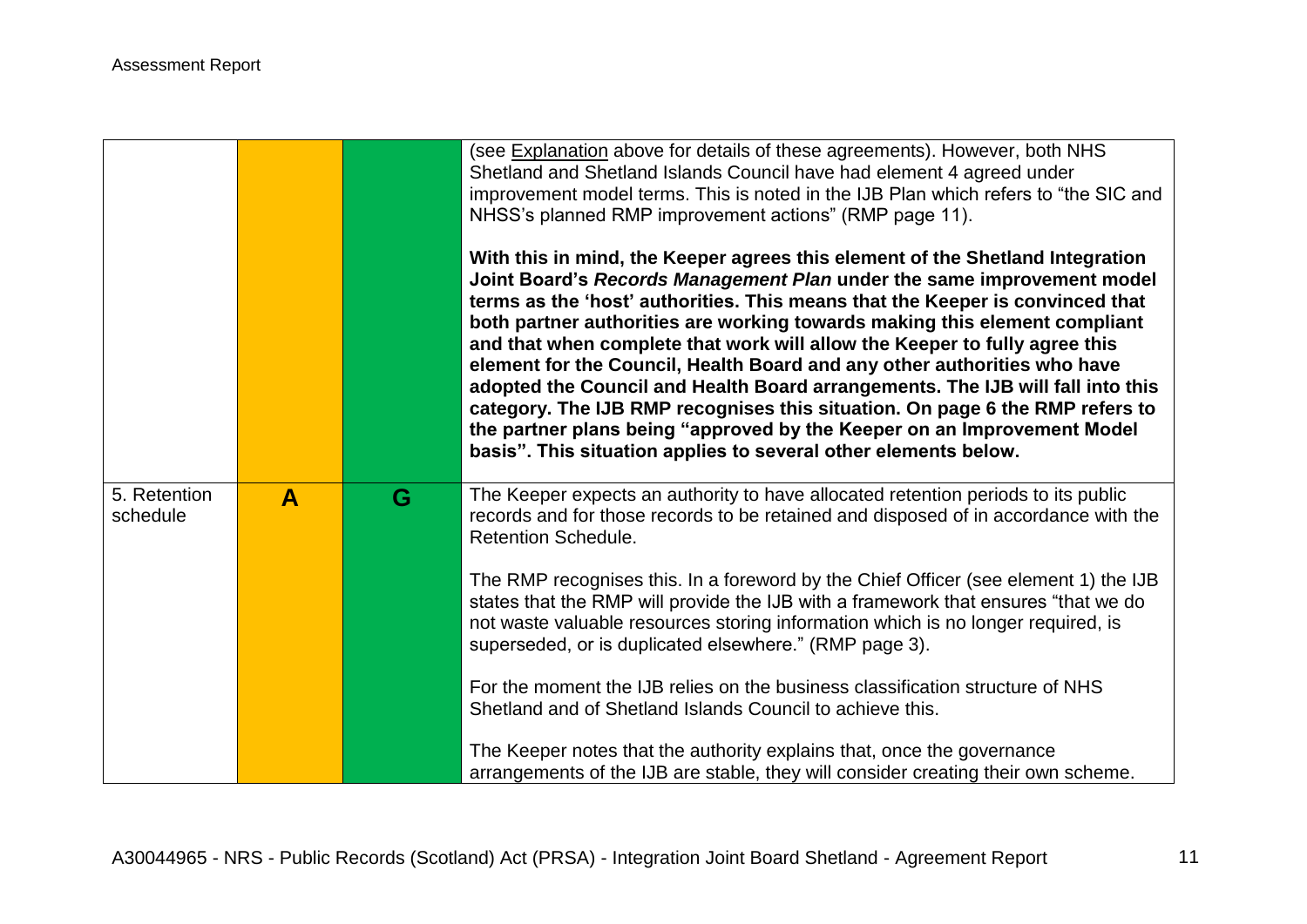|                                |   |   | The Keeper will be very interested to be updated on this in the future. The<br>RMP states "Once IJB Governance arrangements are made clear, further action will<br>be required to develop and implement a business classification for IJB functions<br>which will form the framework for the establishment of an R&D Schedule for the<br>IJB." (RMP page 13).<br>The IJB have provided the Keeper with a separate Position Statement see                                                                                                                                       |
|--------------------------------|---|---|--------------------------------------------------------------------------------------------------------------------------------------------------------------------------------------------------------------------------------------------------------------------------------------------------------------------------------------------------------------------------------------------------------------------------------------------------------------------------------------------------------------------------------------------------------------------------------|
|                                |   |   | element 4 above.                                                                                                                                                                                                                                                                                                                                                                                                                                                                                                                                                               |
|                                |   |   | However, as the situation in the IJB currently stands, the public records of the<br>authority are managed through the arrangements implemented by the partner<br>authorities. These have been agreed by the Keeper (see Explanation above for<br>details of these agreements). However, both NHS Shetland and Shetland Islands<br>Council have had this element agreed under improvement model terms. This is<br>noted in the IJB Plan which refers to "the SIC and NHSS's planned RMP<br>improvement actions" (RMP page 13)                                                   |
|                                |   |   | As with element 4, the Keeper can agree this element of the Shetland<br>Integration Joint Board's Records Management Plan under the same<br>improvement model terms as the host authorities. It means that the Keeper is<br>convinced that both partner authorities are working towards making this<br>element compliant and that when complete that work will allow the Keeper to<br>fully agree this element for the Council, Health Board and any other<br>authorities who have adopted the Council and Health Board arrangements.<br>The IJB will fall into this category. |
| 6. Destruction<br>Arrangements | A | G | The Act requires that public records are destroyed in a timely, controlled and secure<br>manner.                                                                                                                                                                                                                                                                                                                                                                                                                                                                               |
|                                |   |   | As with elements 4 and 5 above, the RMP indicates that the IJB may, in the future,                                                                                                                                                                                                                                                                                                                                                                                                                                                                                             |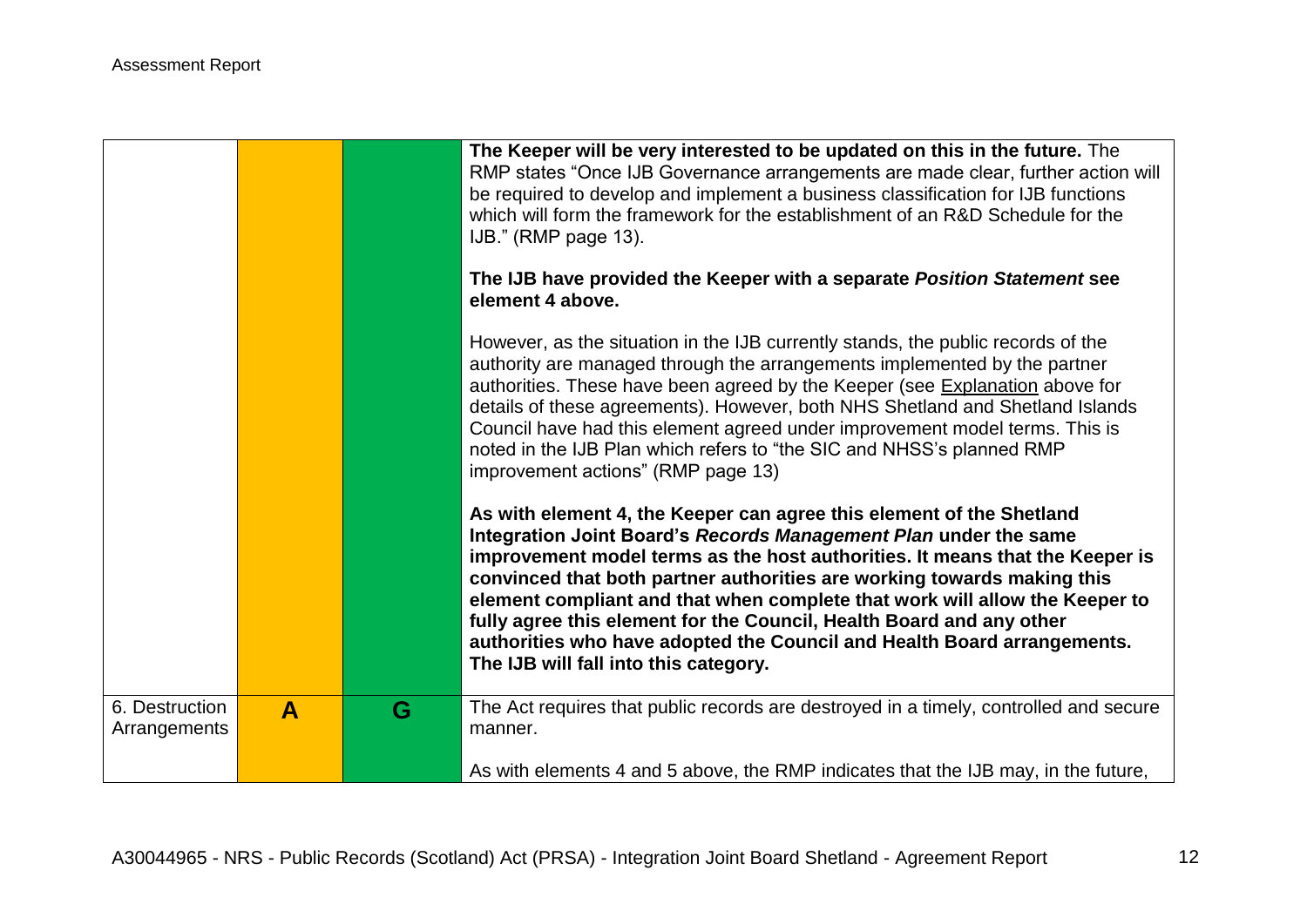|                              |   |   | develop their own solution to this aspect of their records management provision.<br>The RMP states "Once IJB Governance arrangements are made clear, further<br>action will be required to adopt and implement destruction arrangements for IJB<br>information." (RMP page 14) The Keeper will be very interested to be updated<br>on this in the future. See comment about a Position Statement under element<br>4 above.                                                                                                                                                                                  |
|------------------------------|---|---|-------------------------------------------------------------------------------------------------------------------------------------------------------------------------------------------------------------------------------------------------------------------------------------------------------------------------------------------------------------------------------------------------------------------------------------------------------------------------------------------------------------------------------------------------------------------------------------------------------------|
|                              |   |   | However, as the situation in the IJB currently stands, the public records of the<br>authority are managed through the arrangements implemented by the partner<br>authorities. These have been agreed by the Keeper (see Explanation above for<br>details of these agreements). However, both NHS Shetland and Shetland Islands<br>Council have had this element agreed under improvement model terms. This is<br>noted in the IJB Plan which states "It is recognised that there are gaps in those<br>procedures, and these will be reviewed as part of their respective improvement<br>programme actions." |
|                              |   |   | Therefore, the Keeper agrees this element of the Shetland Integration Joint<br>Board's Records Management Plan under the same improvement model<br>terms. It means that the Keeper is convinced that both partner authorities are<br>working towards making this element compliant and that when complete that<br>work will allow the Keeper to fully agree this element for the Council, Health<br>Board and any other authorities who have adopted the Council and Health<br>Board arrangements. The IJB will fall into this category.                                                                    |
| 7. Archiving<br>and Transfer | G | G | The Act requires that all Scottish public authorities identify a suitable repository for<br>the permanent preservation of any records considered suitable for archiving. A<br>formal arrangement for transfer to that repository must be in place.                                                                                                                                                                                                                                                                                                                                                          |
|                              |   |   | The IJB states that "Well managed records will helpthe preservation of vital and<br>historical records." (RMP page 6).                                                                                                                                                                                                                                                                                                                                                                                                                                                                                      |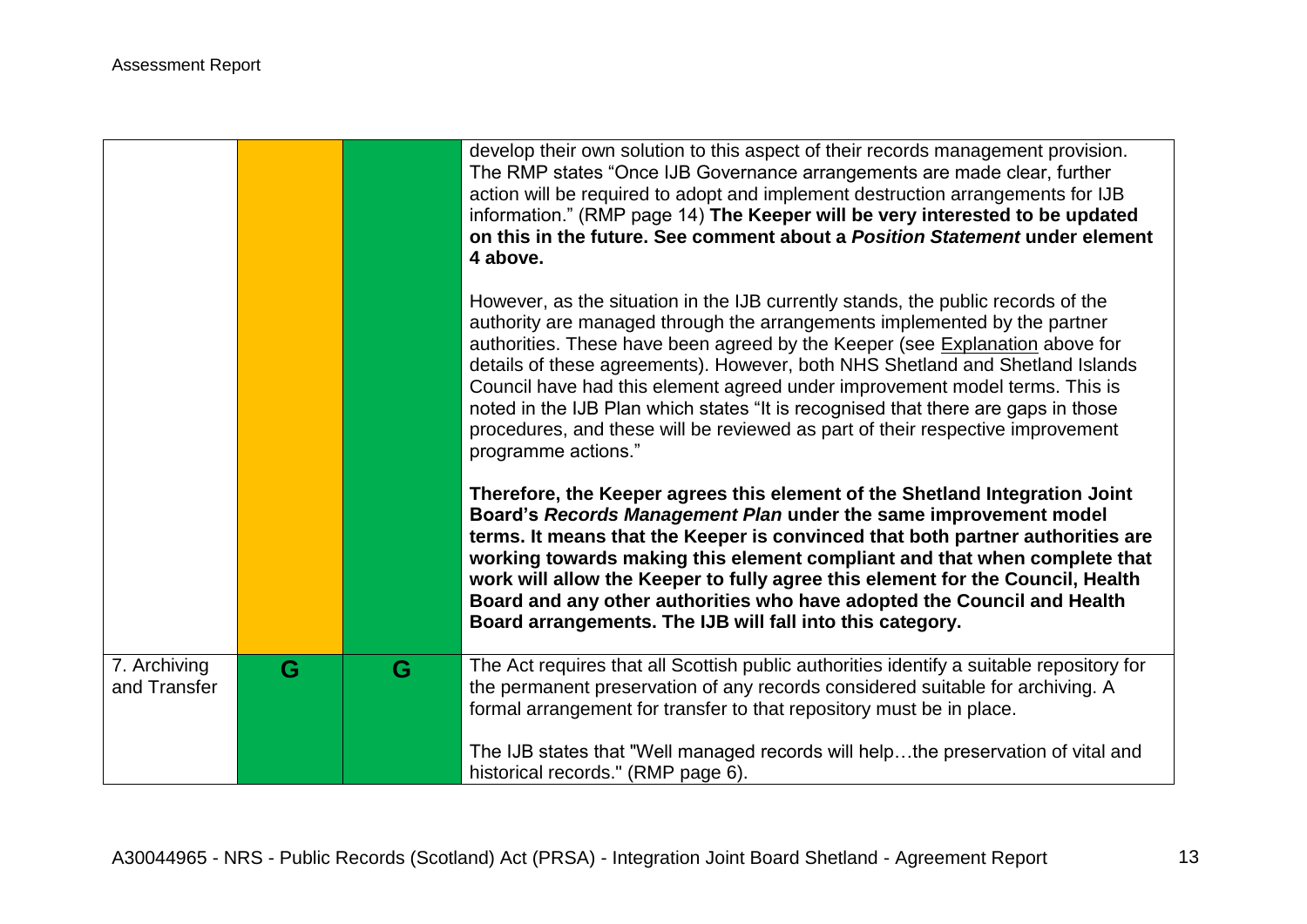**T** 

|                            |              |   | Both NHS Shetland and Shetland Islands Council have identified Shetland Museum<br>and Archive Service: https://www.shetlandmuseumandarchives.org.uk/ as a suitable<br>repository for the permanent preservation of those records selected for archiving.<br>The Keeper has already agreed that Shetland Museum and Archive Service is a<br>suitable repository for this. He has also agreed that the health board and the council<br>have appropriate formal arrangements in place to allow this transfer.<br>The IJB have provided the Keeper with a separate Position Statement (see element<br>4 above). This indicates that the IJB is satisfied that regular discussion, advice and<br>direction is carried out by Information Asset Owners, Records Managers and<br>support staff in relation to areas where information is related to integrated functions,<br>and is further satisfied that the outcome of such collaboration is effective. The<br>Keeper accepts this includes the identification of public records for permanent<br>preservation.<br>The Keeper can agree that Shetland Integration Joint Board has proper |
|----------------------------|--------------|---|--------------------------------------------------------------------------------------------------------------------------------------------------------------------------------------------------------------------------------------------------------------------------------------------------------------------------------------------------------------------------------------------------------------------------------------------------------------------------------------------------------------------------------------------------------------------------------------------------------------------------------------------------------------------------------------------------------------------------------------------------------------------------------------------------------------------------------------------------------------------------------------------------------------------------------------------------------------------------------------------------------------------------------------------------------------------------------------------------------------------------------------|
|                            |              |   | arrangements in place for the archiving of its records as required by the Act.                                                                                                                                                                                                                                                                                                                                                                                                                                                                                                                                                                                                                                                                                                                                                                                                                                                                                                                                                                                                                                                       |
| 8. Information<br>Security | $\mathbf{A}$ | G | The Act requires that public records are held in accordance with information security<br>compliance requirements.                                                                                                                                                                                                                                                                                                                                                                                                                                                                                                                                                                                                                                                                                                                                                                                                                                                                                                                                                                                                                    |
|                            |              |   | The RMP recognises this. In a foreword by the Chief Officer (see element 1) the IJB<br>states that the RMP will "provide the IJB with a framework that ensures will help<br>make sure that information will be protected where required" (RMP page 3).                                                                                                                                                                                                                                                                                                                                                                                                                                                                                                                                                                                                                                                                                                                                                                                                                                                                               |
|                            |              |   | As the public records of the IJB are managed on the systems provided by the<br>partners, NHS Shetland and Shetland Islands Council, they are protected under the<br>arrangements of those partners.                                                                                                                                                                                                                                                                                                                                                                                                                                                                                                                                                                                                                                                                                                                                                                                                                                                                                                                                  |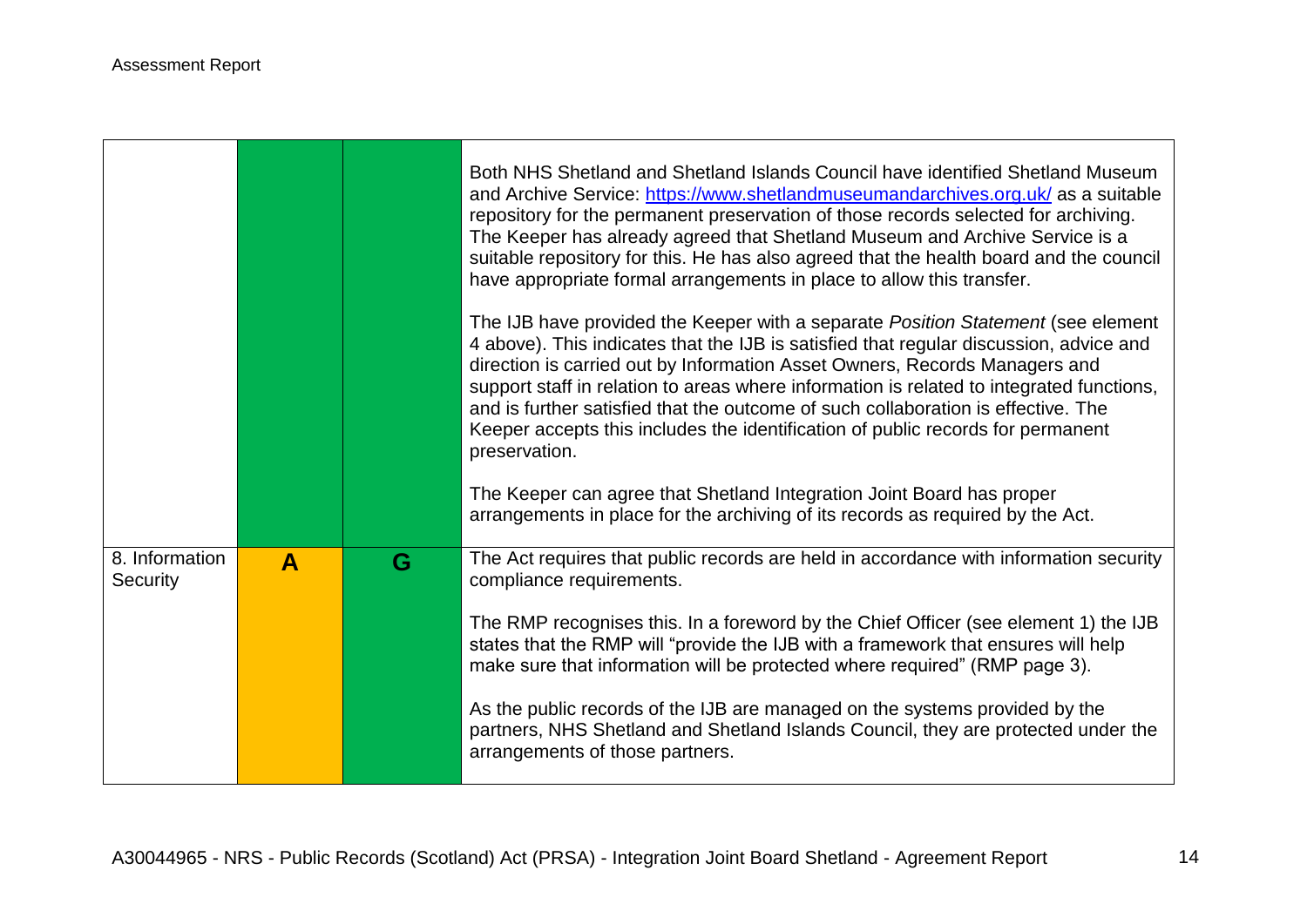|            |   |   | The RMP confirms this. It states on page 16 "The IJB does not have its own ICT<br>infrastructure. The IJB relies on both the SIC and the NHSS ICT systems, and will<br>therefore align itself to each organisation's respective policies and procedures for<br>ICT security and information governance."<br>The Keeper has agreed that the information security provision in NHS Shetland is<br>appropriate (see Explanation above for details of this agreement).<br>The Keeper notes that Shetland IJB are developing their own information<br>governance policies. This is explained in a Position Statement (see element 4)<br>provided separately to the Keeper. This is welcomed and the Keeper request he is<br>informed when these policies are approved and operational in the IJB. Currently the<br>public records of the IJB are covered by the policies of the health board and the<br>local authority.<br>However, Shetland Islands Council original agreement was Amber for this<br>element (2017). The Keeper requested the Council update him on progress<br>and in 2019 they reported that "work is underway with a view to putting in<br>place a Corporate Information Classification Scheme, which would identify<br>and clarify the type of security required for different levels and types of<br>information, in all formats." The Keeper expects the Council to have pursued<br>this further since this update, but for the moment the Council plan remains at<br>Amber.<br>Therefore, the Keeper agrees this element of the Shetland Integration Joint<br>Board's Records Management Plan under the same improvement model<br>terms. |
|------------|---|---|--------------------------------------------------------------------------------------------------------------------------------------------------------------------------------------------------------------------------------------------------------------------------------------------------------------------------------------------------------------------------------------------------------------------------------------------------------------------------------------------------------------------------------------------------------------------------------------------------------------------------------------------------------------------------------------------------------------------------------------------------------------------------------------------------------------------------------------------------------------------------------------------------------------------------------------------------------------------------------------------------------------------------------------------------------------------------------------------------------------------------------------------------------------------------------------------------------------------------------------------------------------------------------------------------------------------------------------------------------------------------------------------------------------------------------------------------------------------------------------------------------------------------------------------------------------------------------------------------------------------------------------------------------------|
| 9. Data    | G | G | The Keeper expects a Scottish public authority to manage records involving                                                                                                                                                                                                                                                                                                                                                                                                                                                                                                                                                                                                                                                                                                                                                                                                                                                                                                                                                                                                                                                                                                                                                                                                                                                                                                                                                                                                                                                                                                                                                                                   |
| Protection |   |   | personal data in compliance with data protection law.                                                                                                                                                                                                                                                                                                                                                                                                                                                                                                                                                                                                                                                                                                                                                                                                                                                                                                                                                                                                                                                                                                                                                                                                                                                                                                                                                                                                                                                                                                                                                                                                        |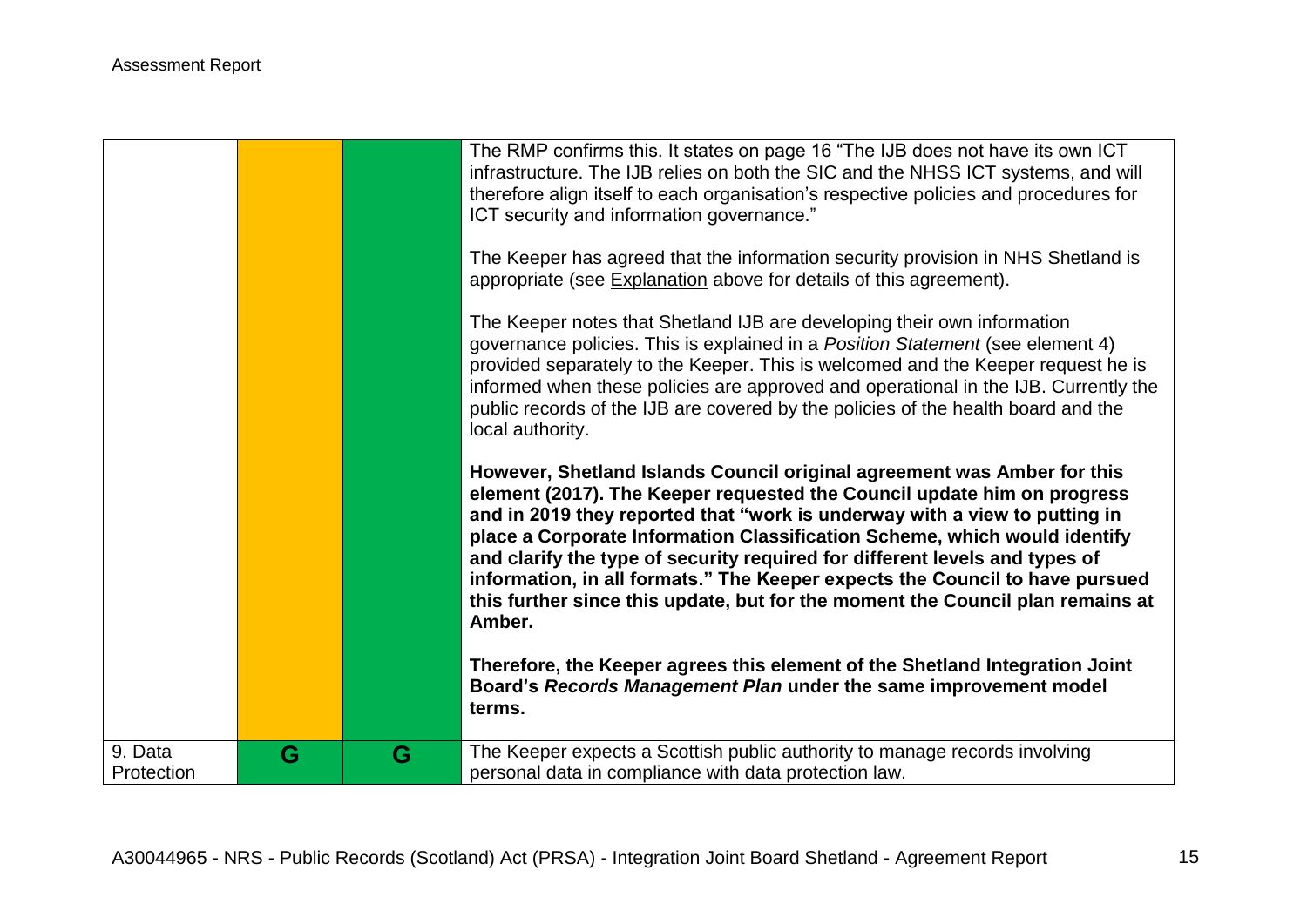|                                         |   |   | Shetland Integration Joint Board is not currently listed as a data controller with the<br>Information Commissioner.                                                                                                                                                               |
|-----------------------------------------|---|---|-----------------------------------------------------------------------------------------------------------------------------------------------------------------------------------------------------------------------------------------------------------------------------------|
|                                         |   |   | The public records of the IJB are managed by NHS Shetland and by Shetland<br>Islands Council. The Keeper accepts that, currently, these two authorities are acting<br>as data controller for IJB records.                                                                         |
|                                         |   |   | Staff working on IJB records will personally be subject to the data protection regime<br>of their employing organisation.                                                                                                                                                         |
|                                         |   |   | The data protection provision in Shetland Islands Council is explained at:<br>https://www.shetland.gov.uk/information-rights/DataProtection.asp                                                                                                                                   |
|                                         |   |   | The data protection provision in NHS Shetland is explained at:<br>https://www.shb.scot.nhs.uk/board/staffprivacy.asp                                                                                                                                                              |
|                                         |   |   | The Keeper agreed that the data protection arrangements in Shetland Islands<br>Council and in NHS Shetland were fully compliant under the 2018 data protection<br>legislation in the Progress Update Reviews of the authorities (February 2019 and<br>October 2019 respectively). |
|                                         |   |   | The Keeper agrees that Shetland Integration Joint Board have appropriate<br>arrangements in place to comply with current data protection legislation.                                                                                                                             |
| 10. Business<br>Continuity<br>and Vital | G | G | The Keeper expects that record recovery, prioritising vital records, is an integral part<br>of the authority's business continuity planning.                                                                                                                                      |
| <b>Records</b>                          |   |   | The RMP recognises this. In a foreword by the Chief Officer (see element 1) the IJB<br>states that the RMP will "that appropriate business continuity arrangements are in                                                                                                         |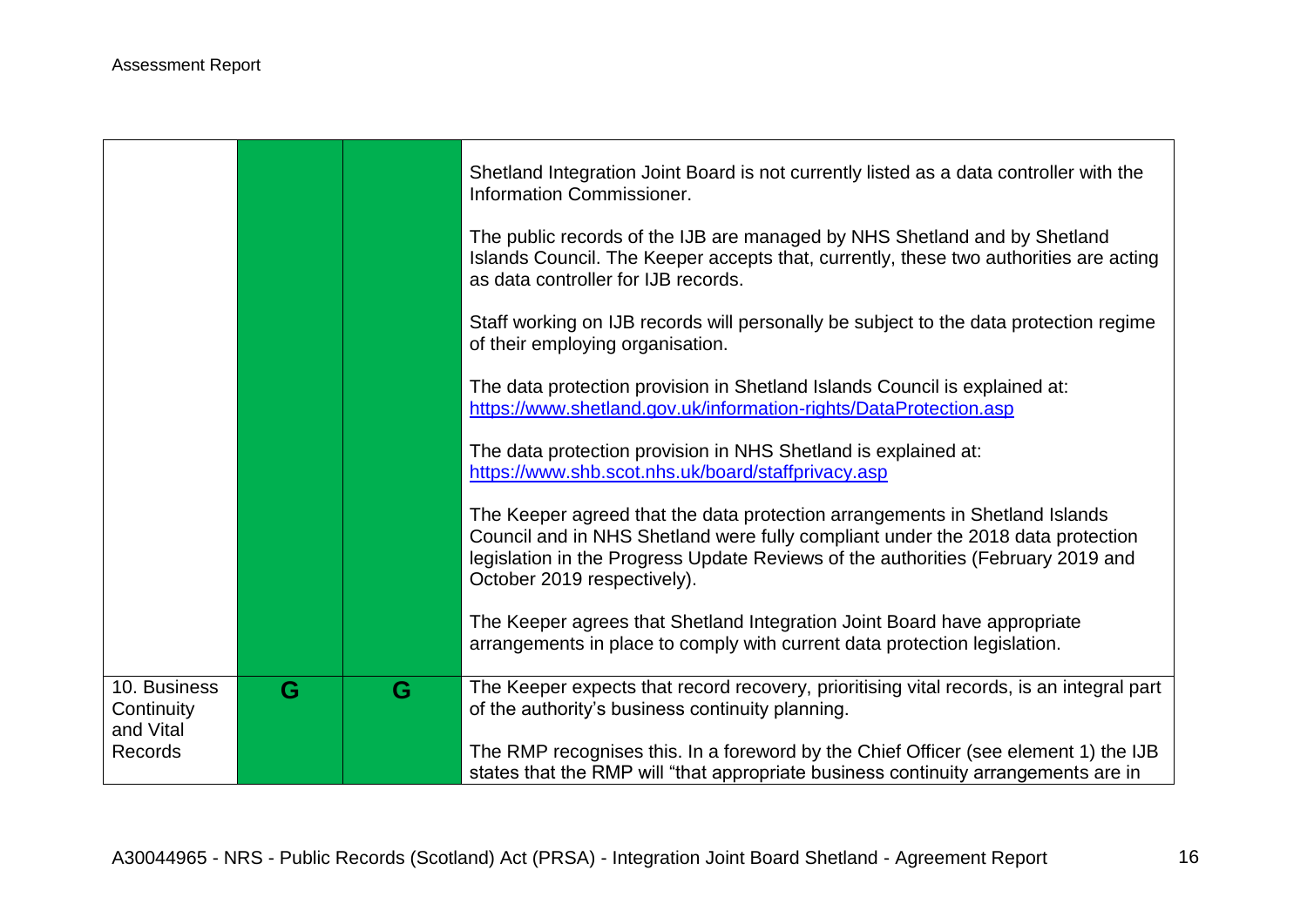|                 |              |   | place" (RMP page 3).                                                                                                                                                                                                                                                                                                                                                                                                        |
|-----------------|--------------|---|-----------------------------------------------------------------------------------------------------------------------------------------------------------------------------------------------------------------------------------------------------------------------------------------------------------------------------------------------------------------------------------------------------------------------------|
|                 |              |   | As the public records of the IJB are managed on the systems provided by the<br>partners, NHS Shetland and Shetland Islands Council, they are protected under the<br>arrangements of those partners.                                                                                                                                                                                                                         |
|                 |              |   | The RMP confirms this. It states on page 18 "The IJB's records are subject to the<br>policies and procedures of the partner bodies in relation to business continuity for all<br>services which are provided or commissioned directly by the SIC or NHSS."                                                                                                                                                                  |
|                 |              |   | The Keeper has already agreed that the business continuity arrangements in<br>Shetland Islands Council and in NHS Shetland are appropriate. See under<br><b>Explanation above for details of those agreements.</b>                                                                                                                                                                                                          |
|                 |              |   | As with several other elements, the Keeper notes that, in the future the IJB<br>may make its own arrangements and the Keeper requests that he is updated if<br>these arrangements are implemented (see comments regarding the Position<br>Statement under element 8).                                                                                                                                                       |
|                 |              |   | The Keeper agrees that the Shetland Islands Integration Joint Board has<br>arrangements in place to adequately recover records in an emergency.                                                                                                                                                                                                                                                                             |
| 11. Audit trail | $\mathbf{A}$ | G | The Keeper expects an authority to have process in place to track public records in<br>such a way that their location is known and changes recorded.                                                                                                                                                                                                                                                                        |
|                 |              |   | The public records of the IJB are managed on the systems provided by the partner<br>organisations, NHS Shetland and Shetland Islands Council. They are therefore<br>tracked and identified using those systems. This is confirmed by the RMP which<br>states at page 19: "SIC and NHSS manage records relating to the IJB, both paper<br>and electronic, using a variety of systems. At present, only some of these systems |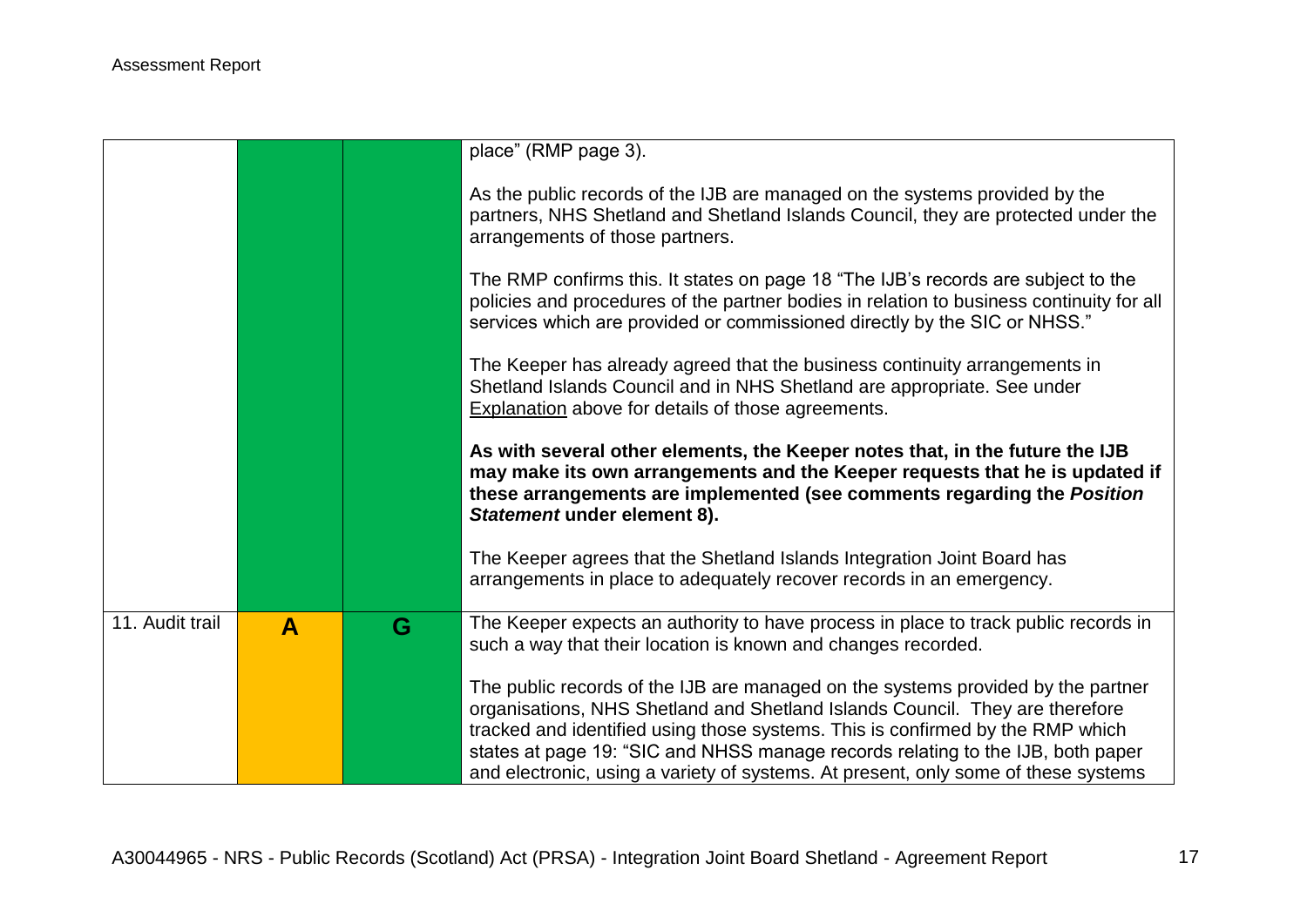|                                    |   |   | are capable of maintaining a full, unalterable audit trail of all changes that occur in a<br>record. Their arrangements and improvement actions are detailed in their<br>respective RMPs."                                                                                                                                                                                                                                                                                                                |
|------------------------------------|---|---|-----------------------------------------------------------------------------------------------------------------------------------------------------------------------------------------------------------------------------------------------------------------------------------------------------------------------------------------------------------------------------------------------------------------------------------------------------------------------------------------------------------|
|                                    |   |   | However, see comments regarding future developments in the Position<br>Statement under element 4.                                                                                                                                                                                                                                                                                                                                                                                                         |
|                                    |   |   | As noted by the IJB, although the Keeper has agreed the record tracking (audit)<br>facilities of the health board and council, he has done so under 'improvement model'<br>terms.                                                                                                                                                                                                                                                                                                                         |
|                                    |   |   | Therefore, the Keeper agrees this element of the Shetland Integration Joint<br>Board's Records Management Plan under the same improvement model<br>terms. It means that the Keeper is convinced that both partner authorities are<br>working towards making this element compliant and that when complete that<br>work will allow the Keeper to fully agree this element for the Council, Health<br>Board and any other authorities who have adopted the Council and Health<br><b>Board arrangements.</b> |
| 12.<br>Competency<br>Framework     | G | G | The Keeper expects staff creating, or otherwise processing records, to be<br>appropriately trained and supported.                                                                                                                                                                                                                                                                                                                                                                                         |
| for records<br>management<br>staff |   |   | Staff creating records for the IJB are employees of either the health board or the<br>council and "Training for records management staff will remain the responsibility of<br>the employing bodies SIC and NHSS." (RMP page 20).                                                                                                                                                                                                                                                                          |
|                                    |   |   | The Keeper has already agreed that both NHS Shetland and Shetland Islands<br>Council have identified individuals for the day to day implementation of their<br>Records Management Plan who have the requisite skills, responsibilities and<br>training opportunities. Furthermore, he agrees that they have properly considered                                                                                                                                                                           |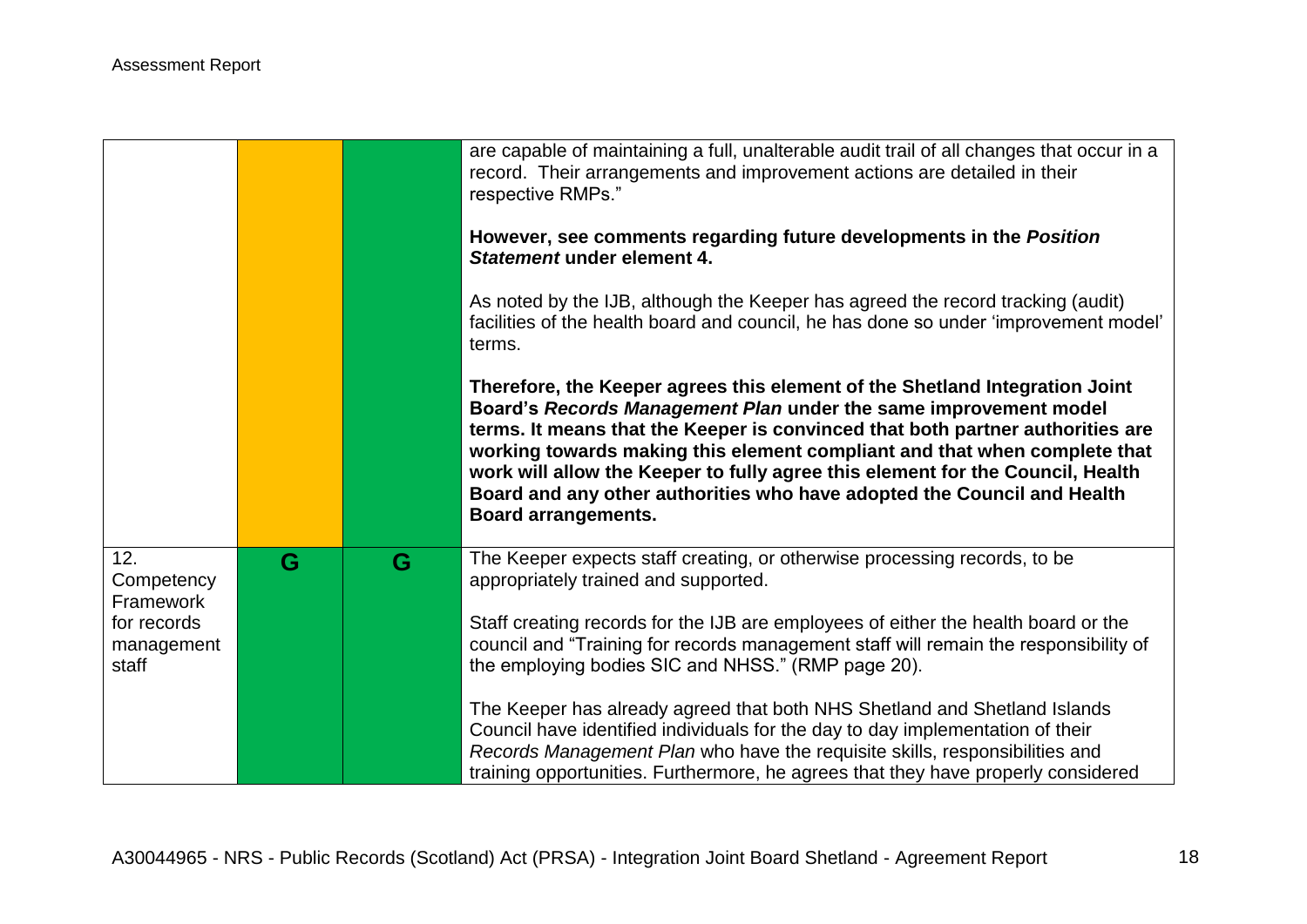|                                 |   |   | information governance training for other members of staff as appropriate.                                                                                                                                                                                                                                                                                                                                                                                                                                                                                                                                                                                                                                                                                                                                                                                                                                                                                                                                                                                                                                                                                                                                                                                                                                                                                                                                                                                                       |
|---------------------------------|---|---|----------------------------------------------------------------------------------------------------------------------------------------------------------------------------------------------------------------------------------------------------------------------------------------------------------------------------------------------------------------------------------------------------------------------------------------------------------------------------------------------------------------------------------------------------------------------------------------------------------------------------------------------------------------------------------------------------------------------------------------------------------------------------------------------------------------------------------------------------------------------------------------------------------------------------------------------------------------------------------------------------------------------------------------------------------------------------------------------------------------------------------------------------------------------------------------------------------------------------------------------------------------------------------------------------------------------------------------------------------------------------------------------------------------------------------------------------------------------------------|
|                                 |   |   | Therefore the Keeper agrees that Shetland Islands Integration Joint Board have<br>appropriate training and support available through the provision of the partner<br>bodies.                                                                                                                                                                                                                                                                                                                                                                                                                                                                                                                                                                                                                                                                                                                                                                                                                                                                                                                                                                                                                                                                                                                                                                                                                                                                                                     |
| 13.<br>Assessment<br>and Review | G | G | Section 1(5)(i)(a) of the Act says that an authority must keep its RMP under review.<br>The public records of the IJB are managed on the records management systems of<br>Shetland Islands Council and of NHS Shetland. As such their management will be<br>reviewed under the arrangements of these authorities. The RMP confirms this: "The<br>IJB relies on the SIC and NHSS to ensure that the systems, policies and procedures<br>that govern IJB records are being regularly assessed." (RMP page 21).<br>The Keeper has already agreed that the review arrangements of NHS Shetland and<br>Shetland Islands Council are appropriate (see under Explanation above for details<br>of these agreements). It should be noted that Shetland Islands Council originally<br>was graded as amber for this element while the Keeper awaited confirmation of the<br>use of internal audit facilities to review their plan (June 2017). This was confirmed<br>by the Council in February 2019.<br>Furthermore, the IJB has committed to review the RMP annually as part of its<br>governance and Scheme reviews. This is commendable.<br>The Keeper has been provided with a separate Position Statement (see element 4).<br>Which includes the following: "In relation to governance and Scheme reviews, the<br>IJB agreed, in September 2019, to the review of the Integration Scheme, and to a<br>review of governance and accountability arrangements, and these form part of an |
|                                 |   |   | agreed Development Plan. Links to these documents and decisions are included<br>as evidence, and illustrates the process and timescales for this work. This Plan will                                                                                                                                                                                                                                                                                                                                                                                                                                                                                                                                                                                                                                                                                                                                                                                                                                                                                                                                                                                                                                                                                                                                                                                                                                                                                                            |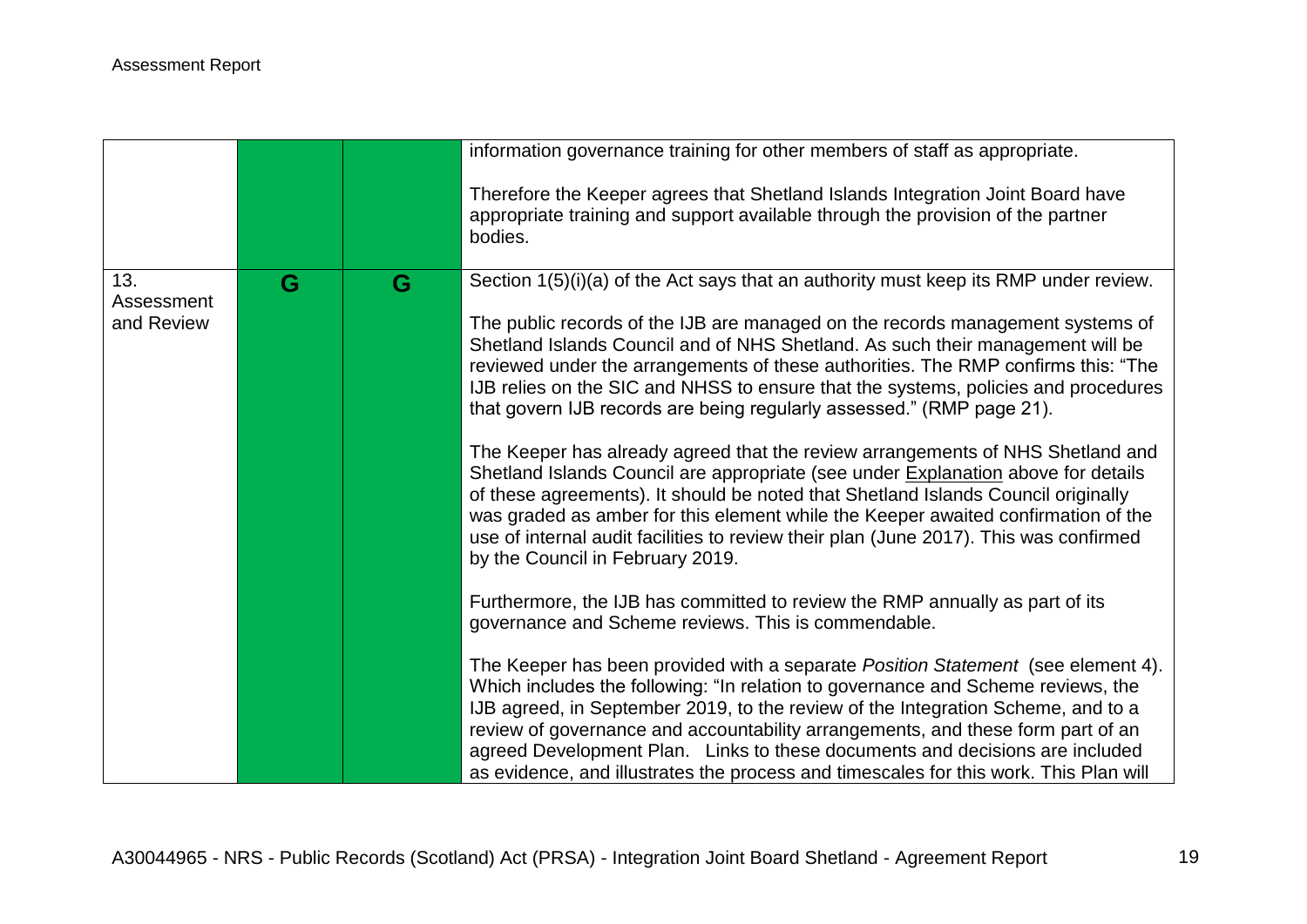|             |   |   | address the issues highlighted by external audit and self-evaluation reports, and<br>those highlighted by the Keeper, in a co-ordinated way. Further, the IJB intends,<br>along with the adoption of information policy and procedures, to adopt the Keeper's<br>voluntary annual Progress Update Review assessment process, which will require<br>the IJB to regularly address progress and consider further development and<br>improvement work which will bring the RMP into full compliance. Regular updates<br>will be added to the IJB Business Programme for future meetings." It is clear that the<br>IJB have properly considered the review procedure for the actions and documents<br>that support their RMP. |
|-------------|---|---|--------------------------------------------------------------------------------------------------------------------------------------------------------------------------------------------------------------------------------------------------------------------------------------------------------------------------------------------------------------------------------------------------------------------------------------------------------------------------------------------------------------------------------------------------------------------------------------------------------------------------------------------------------------------------------------------------------------------------|
|             |   |   | Separately from the review of the implementation of the of the RMP, the IJB is<br>intending to review their governance structure. The RMP says in the compliance<br>statement for element 4 "The IJB is planning to undertake a governance and<br>Scheme review with anticipated completion in 2020." (RMP page 11). Several other<br>elements refer to changes that may be prompted by this review. The Keeper will be<br>interested to know the results of this review as soon as is practicable.<br>The Keeper agrees that Shetland Islands Integration Joint Board have processes in<br>place to ensure that their RMP is reviewed as required by the Act.                                                           |
| 14. Shared  | G | G | The Keeper expects a Scottish public authority to ensure that information sharing,                                                                                                                                                                                                                                                                                                                                                                                                                                                                                                                                                                                                                                       |
| Information |   |   | both within the Authority and with other bodies or individuals, is necessary, lawful<br>and controlled.                                                                                                                                                                                                                                                                                                                                                                                                                                                                                                                                                                                                                  |
|             |   |   | As part of its function, Shetland Integration Joint Board shares information with other<br>bodies when appropriate and does so under information sharing processes of                                                                                                                                                                                                                                                                                                                                                                                                                                                                                                                                                    |
|             |   |   | Shetland Islands Council and NHS Shetland.                                                                                                                                                                                                                                                                                                                                                                                                                                                                                                                                                                                                                                                                               |
|             |   |   | The principle document to allow the control of information sharing, to which both the<br>health board and the council have signed up, is the Shetland Data Sharing Policy                                                                                                                                                                                                                                                                                                                                                                                                                                                                                                                                                |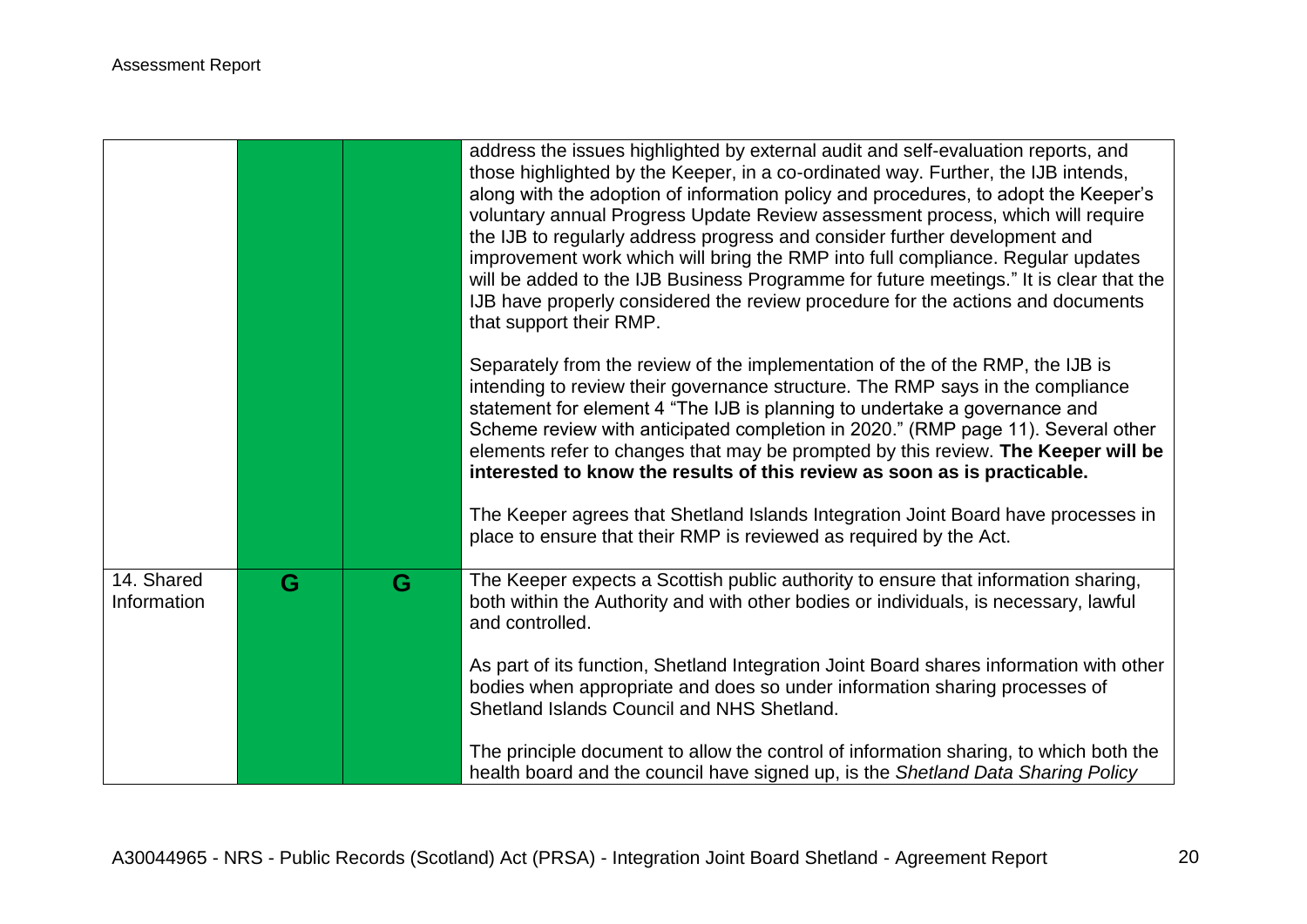|                                                                 |     |     | (the Policy).<br>The Keeper has already agreed that the data sharing arrangements in both the<br>council and the health board are appropriate (see under Explanation above for<br>details of these agreements).<br>It is noted in the RMP that the IJB is not itself a signatory to the Data Sharing<br>Policy and this is something that they will consider for the future. The Keeper<br>has received the following statement from the IJB (separate from the RMP):<br>"Consideration will be given to inclusion of the IJB as a signatory of the Data<br>Sharing Policy during its next review." However, the Chief Officer (see element<br>1) is a member of the Shetland Data Sharing Partnership.<br>Therefore the Keeper agrees that Shetland Integration Joint Board appropriately<br>considers information governance when planning data sharing with third parties. |
|-----------------------------------------------------------------|-----|-----|-------------------------------------------------------------------------------------------------------------------------------------------------------------------------------------------------------------------------------------------------------------------------------------------------------------------------------------------------------------------------------------------------------------------------------------------------------------------------------------------------------------------------------------------------------------------------------------------------------------------------------------------------------------------------------------------------------------------------------------------------------------------------------------------------------------------------------------------------------------------------------|
| 15. Public<br>records<br>created or<br>held by third<br>parties | N/A | N/A | The IJB does not contract out any of its integrated functions to a third party, and this<br>element, therefore, does not apply.                                                                                                                                                                                                                                                                                                                                                                                                                                                                                                                                                                                                                                                                                                                                               |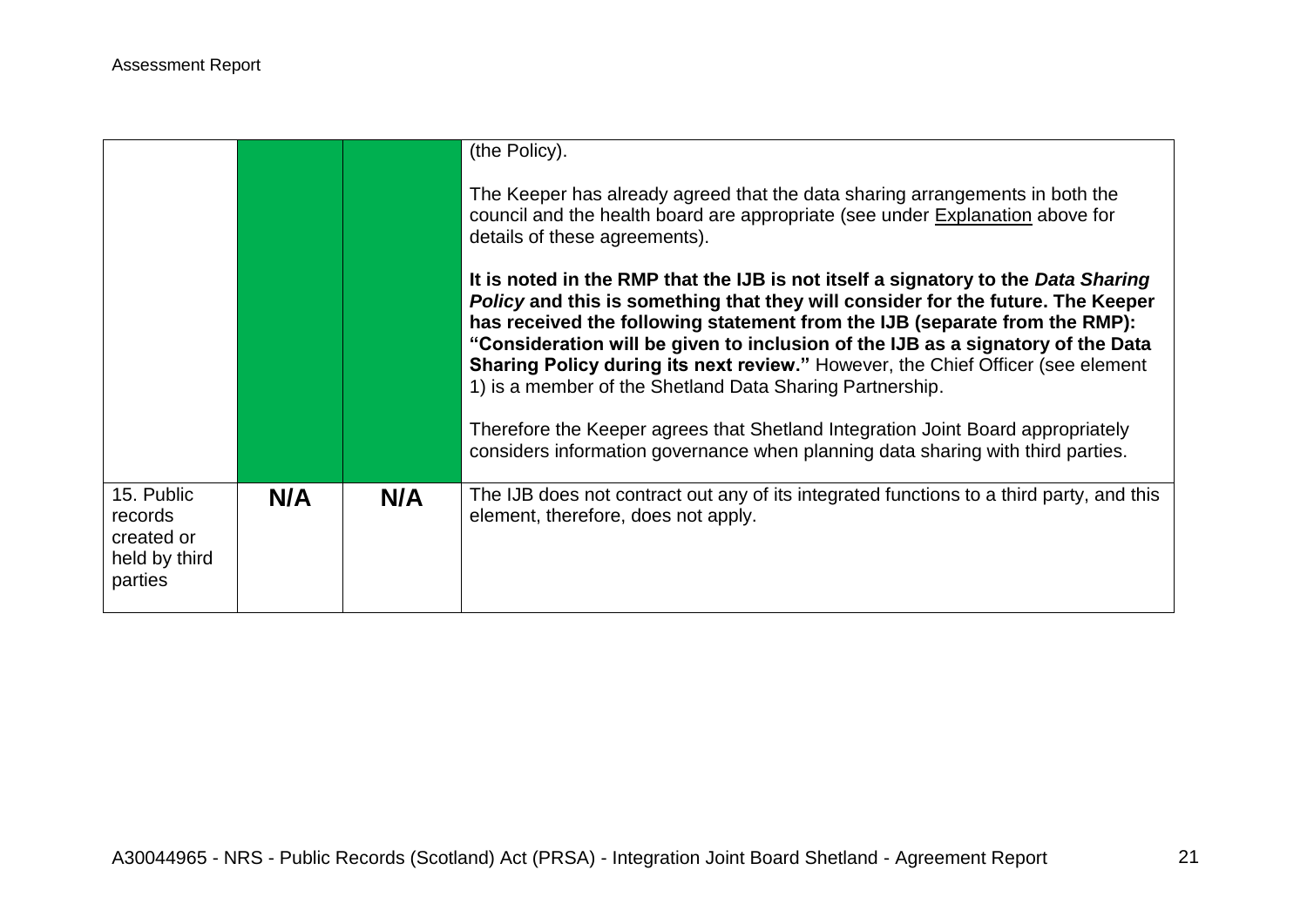### **Shetland Integration Joint Board (For simplicity this authority will be referred to as 'The IJB' in the assessment below)**

**Explanation:** Shetland Integration Joint Board consider their public records will be covered by the respective RMP of NHS Shetland and Shetland Islands Council.

This is confirmed in a *Covering Letter* from the Chief Officer – Shetland Integration Joint Board (see element 1): "The context of this Plan is that the IJB relies on the SIC and NHSS to ensure compliance with legislative, regulatory and best practice relating to information and records management. The RMP provides assurance as to the records management responsibilities within the IJB parent organisations..."

The Records Management Plans of Shetland Islands Council and of NHS Shetland have been agreed by the Keeper.

For details of this agreement and of subsequent updates see:

Shetland Islands Council agreement report (June 2017): [https://www.nrscotland.gov.uk/files//record-keeping/public-records](https://www.nrscotland.gov.uk/files/record-keeping/public-records-act/keepers-assessment-report-shetland-islands-council-shetland-islands-area-licensing-board-and-zettrans.pdf)[act/keepers-assessment-report-shetland-islands-council-shetland-islands-area-licensing-board-and-zettrans.pdf](https://www.nrscotland.gov.uk/files/record-keeping/public-records-act/keepers-assessment-report-shetland-islands-council-shetland-islands-area-licensing-board-and-zettrans.pdf)

Shetland Islands Council's latest progress review (February 2019): [https://www.nrscotland.gov.uk/files//record-keeping/public](https://www.nrscotland.gov.uk/files/record-keeping/public-records-act/nrs-progress-update-review-final-report-shetlands-islands-council-licensing-board-and-zettrans.pdf)[records-act/nrs-progress-update-review-final-report-shetlands-islands-council-licensing-board-and-zettrans.pdf](https://www.nrscotland.gov.uk/files/record-keeping/public-records-act/nrs-progress-update-review-final-report-shetlands-islands-council-licensing-board-and-zettrans.pdf)

NHS Shetland agreement report (March 2018): [https://www.nrscotland.gov.uk/files//record-keeping/public-records-act/keepers](https://www.nrscotland.gov.uk/files/record-keeping/public-records-act/keepers-assessment-report-nhs-shetland.pdf)[assessment-report-nhs-shetland.pdf](https://www.nrscotland.gov.uk/files/record-keeping/public-records-act/keepers-assessment-report-nhs-shetland.pdf)

NHS Shetland latest progress review (October 2019):

[https://www.nrscotland.gov.uk/files//record-keeping/public-records-act/nrs-progress-update-review-final-report-for-nhs-shetland](https://www.nrscotland.gov.uk/files/record-keeping/public-records-act/nrs-progress-update-review-final-report-for-nhs-shetland-october-2019.pdf)[october-2019.pdf](https://www.nrscotland.gov.uk/files/record-keeping/public-records-act/nrs-progress-update-review-final-report-for-nhs-shetland-october-2019.pdf)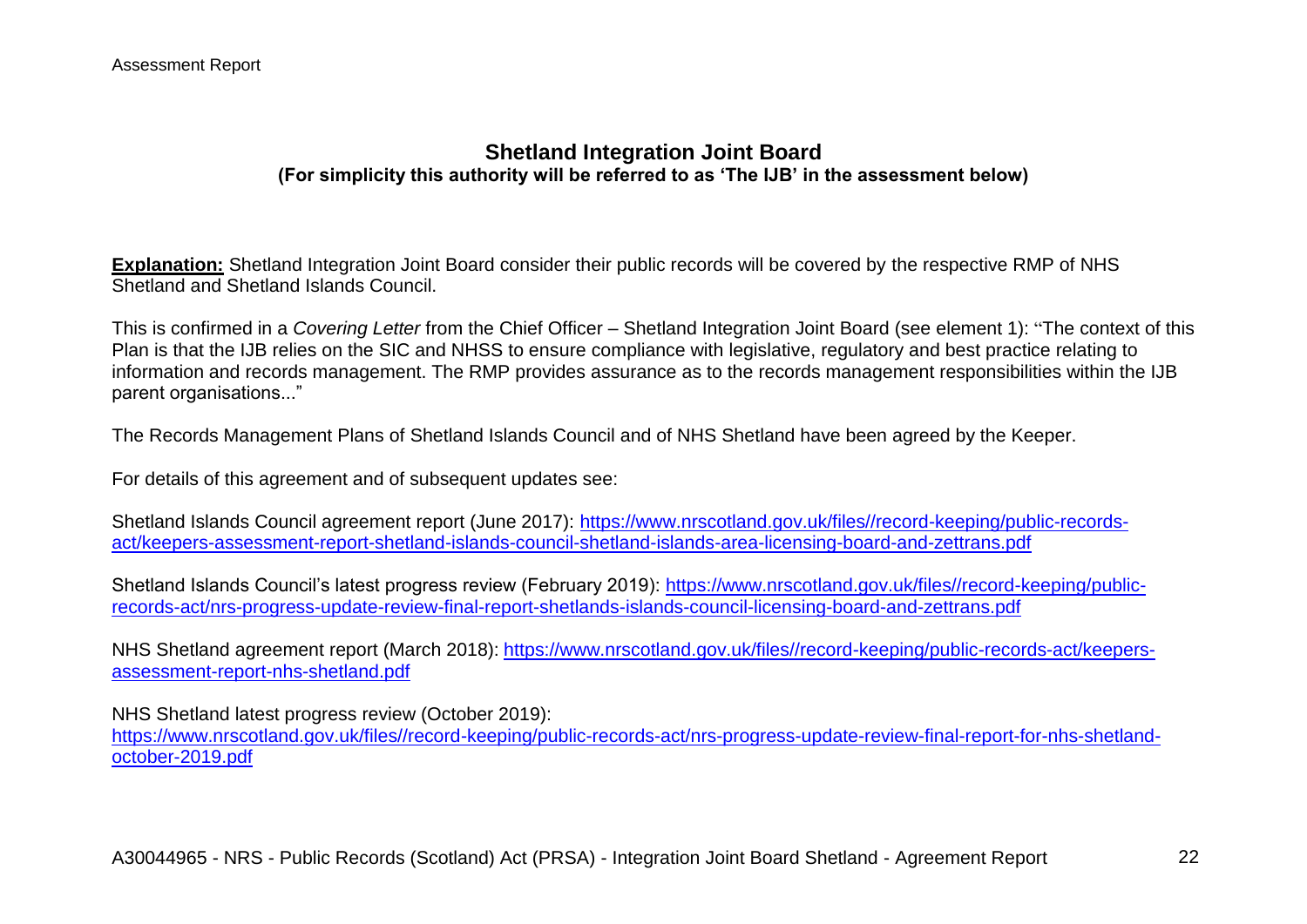#### **General Notes on submission:**

This assessment is on the *Records Management Plan* (*RMP*) of Shetland Integration Joint Board originally submitted for the agreement of the Keeper of the Records of Scotland (the Keeper) on 31<sup>st</sup> March 2020 and then updated in September 2020. The updated version is 1.1 created by Anne Cogle, Team Leader – Administration, Shetland Islands Council (see element 2).

The RMP is accompanied by a *Covering Letter* of endorsement from Simon Bokor-Ingram, the IJB Chief Officer at the time of the original submission (see element 1).

The RMP gives the following commitment:

"The IJB is fully committed to compliance with the requirements of the Public Records (Scotland) Act, 2011, and will therefore follow procedures that aim to ensure that all of its officers, employees of constituent authorities supporting its work, contractors, agents, consultants and other trusted third parties who create public records on behalf of the authority, or manage public records held by the authority, are fully aware of and abide by this Plan's arrangements." (RMP page 9)

Furthermore, the Introduction to the RMP states that "Good recordkeeping practices lead to greater productivity as less time is taken to locate information. Well managed records will help the IJB make:

- Better decisions based on complete information.
- Smarter and smoother work practices.
- Consistent and collaborative workgroup practices.
- Better resource management.
- Support for research and development.
- Preservation of vital and historical records.

The Keeper entirely agrees with the statements above.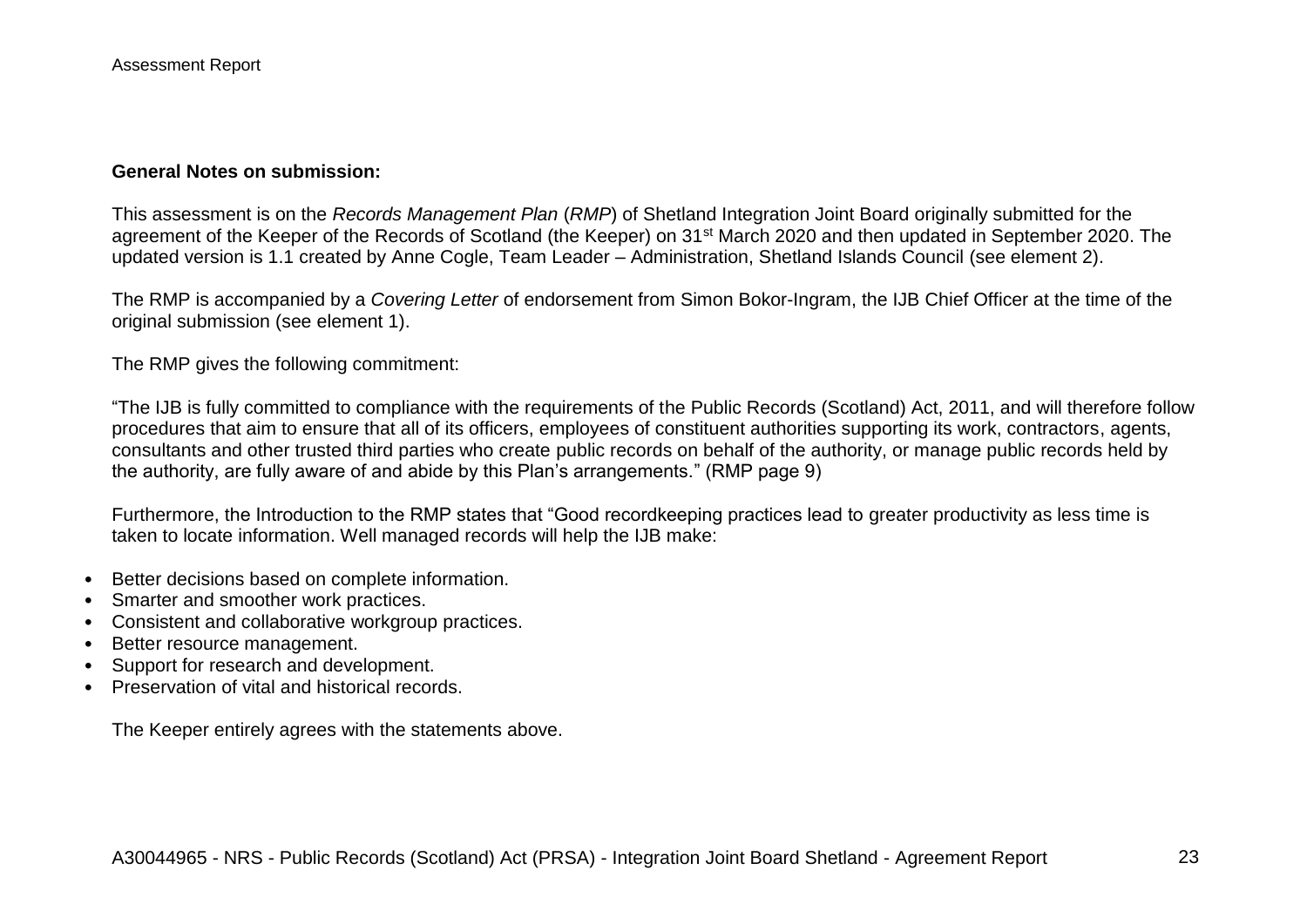The RMP also appreciates records as a business 'asset' (RMP Chief Officer's Foreword) and states that "Knowledge and information management is now formally recognised as a function of government" (RMP page 6). The Keeper commends this acknowledgement.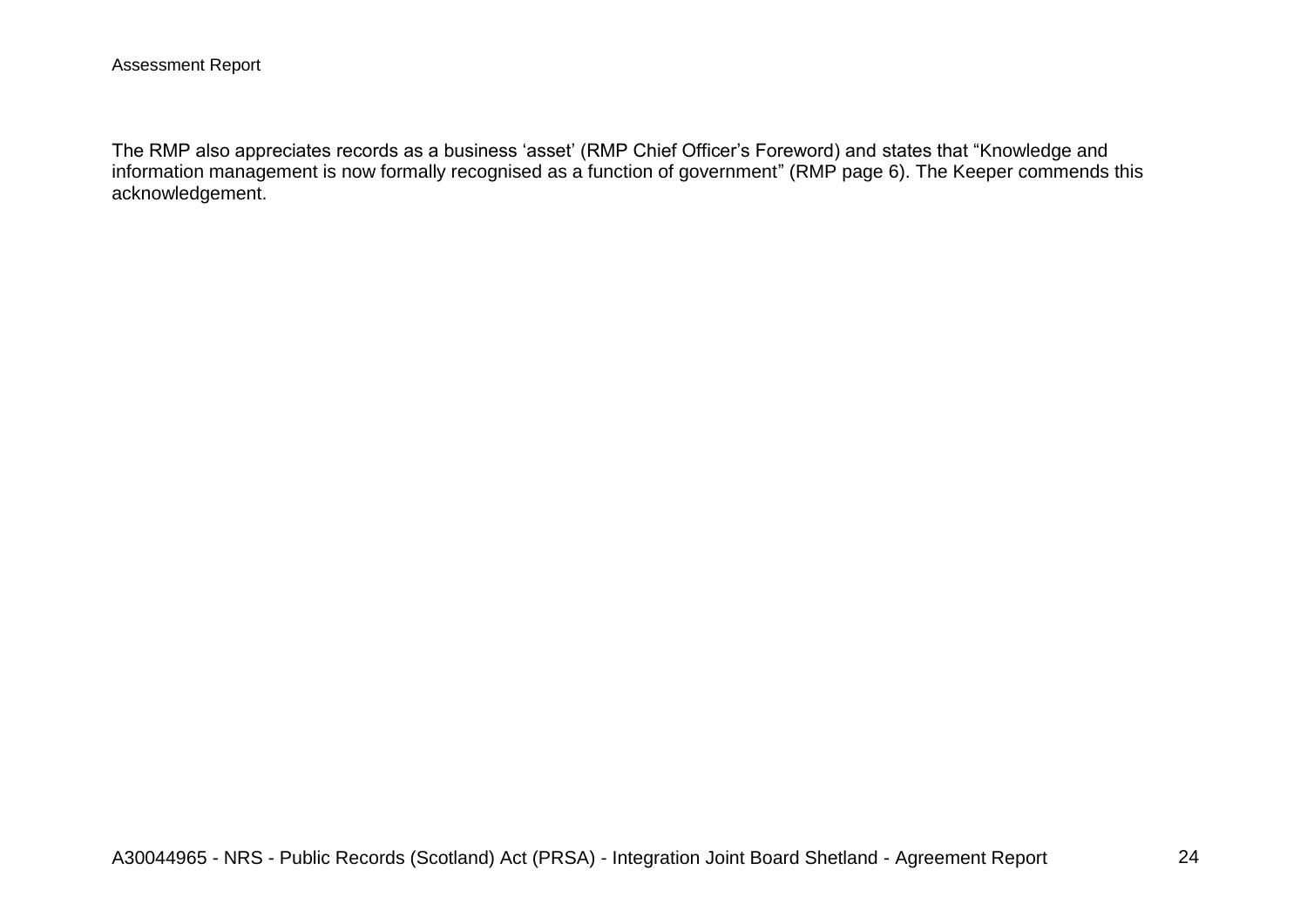# **6. Keeper's Summary**

Elements *1 - 15* that the Keeper considers should be in a public authority records management plan have been properly considered by Shetland Integration Joint Board. Policies and governance structures are in place to implement the actions required by the plan.

### **7. Keeper's Determination**

Based on the assessment process detailed above, the Keeper **agrees** the RMP of **Shetland Integration Joint Board**.

 The Keeper recommends that Shetland Integration Joint Board should publish its agreed RMP as an example of good practice within the authority and the sector.

This report follows the Keeper's assessment carried out by,

 $H$ 

Heager

…………………………………… …………………………………

**Pete Wadley Hugh Hagan** 

Public Records Officer Senior Public Records Officer